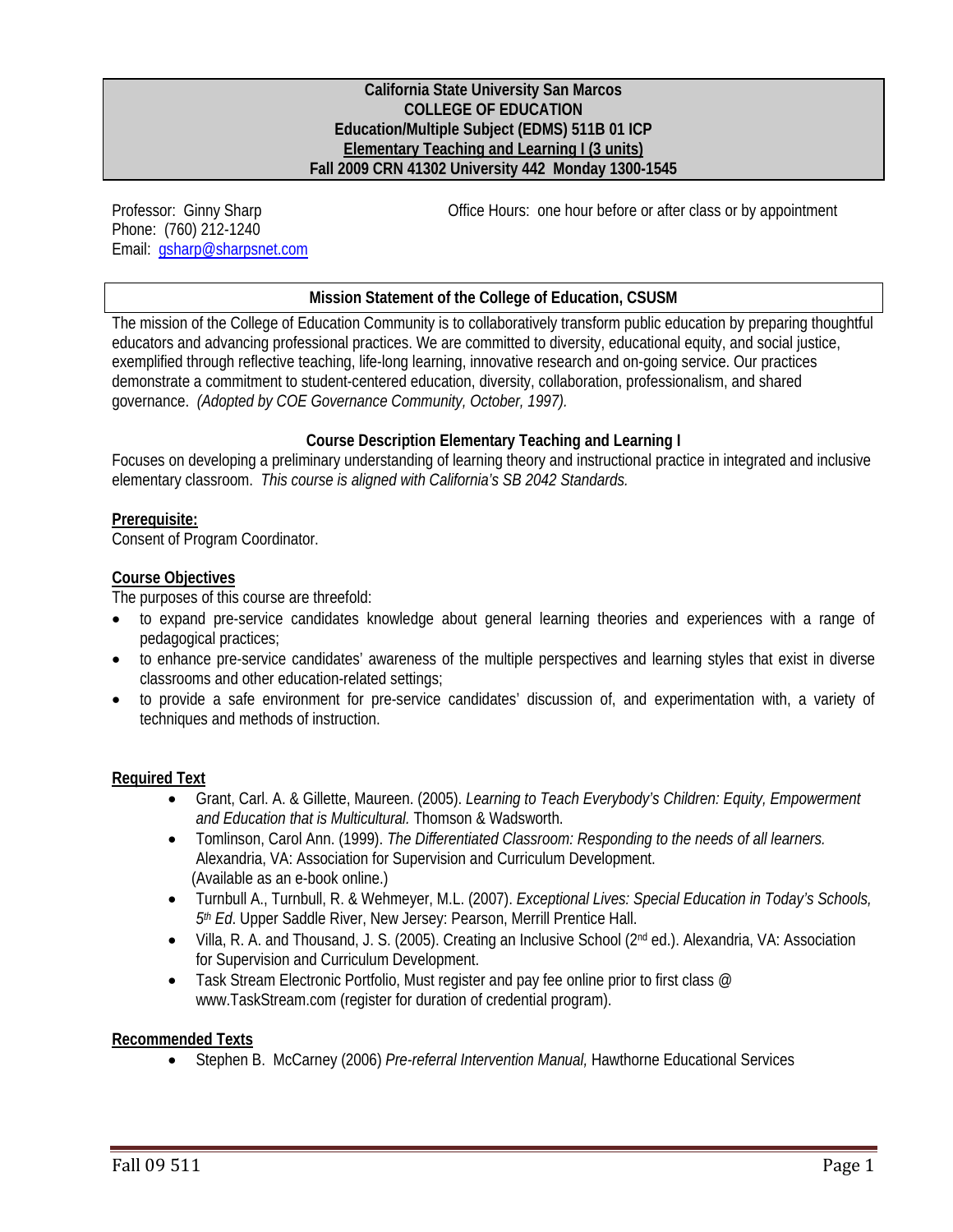#### **Authorization to Teach English Learners**

This credential program has been specifically designed to prepare teachers for the diversity of languages often encountered in California public school classrooms. The authorization to teach English learners is met through the infusion of content and experiences within the credential program, as well as additional coursework. Students successfully completing this program receive a credential with authorization to teach English learners. *(Approved by CCTC in SB 2042 Program Standards, August 02)* 

#### **FURLOUGH 09-10**

Due to the devastating effects of current budget crisis in California, I have been furloughed nine days each semester of this academic year, representing a 9.23% reduction in both workload and compensation. A furlough is an unpaid day off on a faculty member's regularly-scheduled workday. In order to satisfy legal and ethical requirements of the California Labor Code, I am required to submit formal certification that I will not work on my furlough days. I am prohibited from teaching, conducting scholarly research, consulting with students, responding to email or voicemail, providing assignment feedback, or participating in any CSU work-related activities on my furlough days. Furlough dates vary by professor; my Fall Semester furlough dates are [here or in the course syllabus schedule].

 to voice an opinion. Contact information for state legislators and the governor are provided at Budget Central. The CSU faculty agreed to take furlough days in order to preserve jobs for as many CSU employees as possible, and to serve as many students as possible, in the current budget crisis. The agreement that governs faculty furloughs acknowledges that "cuts of this magnitude will naturally have consequences for the quality of education that we can provide." Within the furlough context, I will make every effort to support your educational experience at CSUSM. Visit CSUSM Budget Central [http://www.csusm.edu/budgetcentral/] to learn about the state budget crisis and how it impacts your educational opportunities. To avoid the continued loss of higher education availability in California, exercise your right

# **STUDENT LEARNING OUTCOMES**

They will develop Lesson Design to be used in their future course work that includes content standards, assessment, student activities, and instructional strategies with differentiation for EL, special education, and GATE students. They will become familiar with the Student Study team process and the role of the classroom teacher. Classroom management strategies will become familiar to the students with emphasis on diverse learners. Observation of elementary students will prepare them to develop focused observation of children when they become a teacher.

#### **Teacher Performance Expectation (TPE) Competencies**

The course objectives, assignments, and assessments have been aligned with the CTC standards for Multiple Subject Credential. This course is designed to help teachers seeking a California teaching credential to develop the skills, knowledge, and attitudes necessary to assist schools and district in implementing effective programs for all students. The successful candidate will be able to merge theory and practice in order to realize a comprehensive and extensive educational program for all students. You will be required to formally address the following TPEs in this course: first portion of 6d with one artifact.

#### **California Teacher Performance Assessment (CalTPA)**

Beginning July 1, 2008 all California credential candidates must successfully complete a state-approved system of teacher performance assessment (TPA), to be embedded in the credential program of preparation. At CSUSM this assessment system is called the CalTPA or the TPA for short.

To assist your successful completion of the TPA a series of informational seminars are offered over the course of the program. TPA related questions and logistical concerns are to be addressed during the seminars. Your attendance to TPA seminars will greatly contribute to your success on the assessment.

Additionally, COE classes use common pedagogical language, lesson plans (lesson designs), and unit plans (unit designs) in order to support and ensure your success on the TPA and more importantly in your credential program.

The CalTPA Candidate Handbook, TPA seminar schedule, and other TPA support materials can be found on the COE website provided at the website provided: http://lynx.csusm.edu/coe/CalTPA/CalTPAdocuments.asp

#### **College of Education Attendance Policy**

Due to the dynamic and interactive nature of courses in the College of Education, all students are expected to attend all classes and participate actively. At a minimum, students must attend more than 80% of class time, or s/he may not receive a passing grade for the course at the discretion of the instructor. Individual instructors may adopt more stringent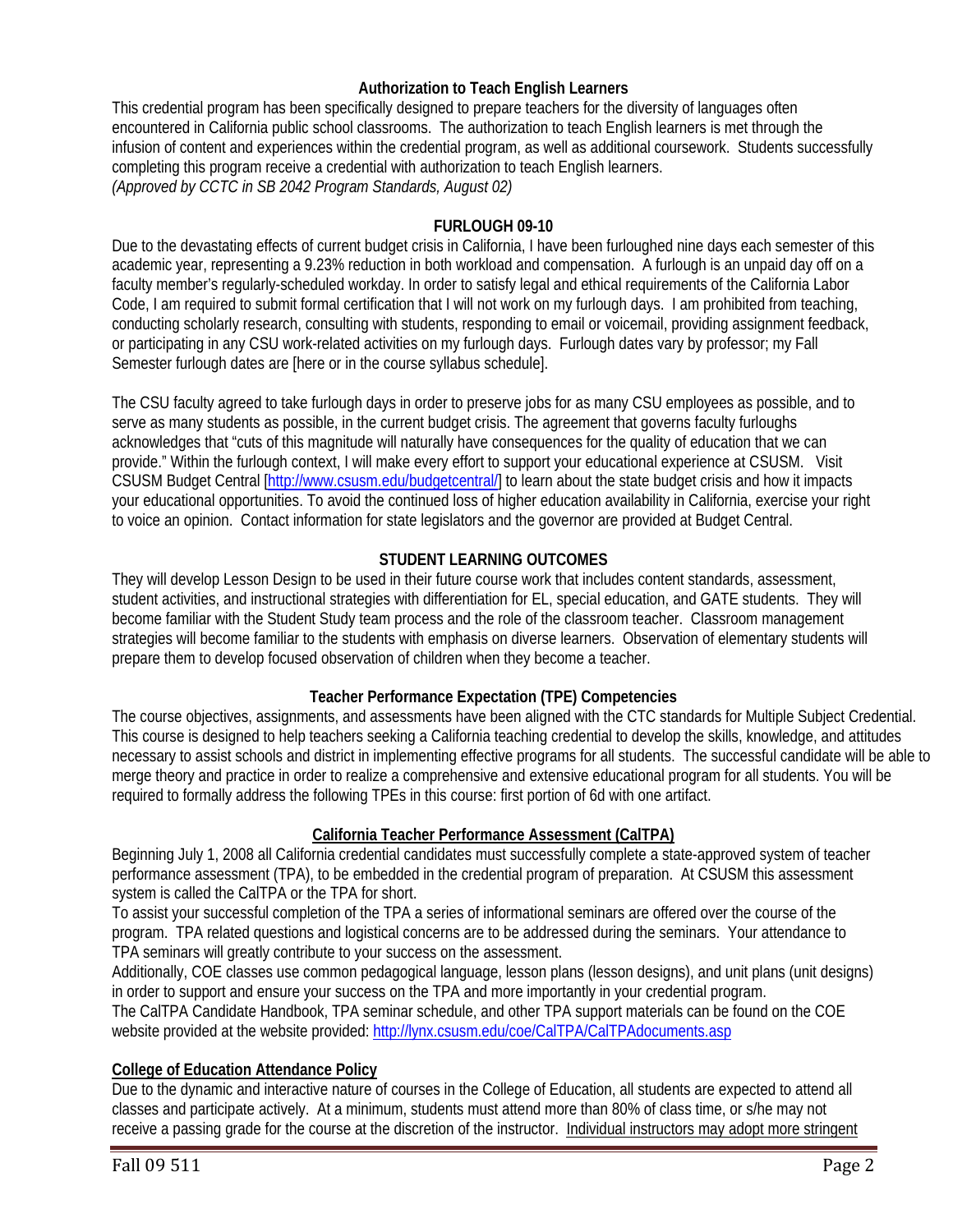attendance requirements. If a student misses two class sessions they may not be able to receive a grade higher than a "C" or if they are late or leave early for more than three sessions, the highest possible grade earned will be a "C". Any combination of the two students will not receive a grade higher than a C. **If you miss class where group work is being conducted you will have 5 points deducted from your grade on that project.** 

 *the COE Governance Community, December, 1997).* Should the student have extenuating circumstances, s/he should contact the instructor as soon as possible. *(Adopted by* 

#### **Students with Disabilities Requiring Reasonable Accommodations**

Students with disabilities who require reasonable accommodations must be approved for services by providing appropriate and recent documentation to the Office of Disable Student Services (DSS). This office is located in Craven Hall 5205, and can be contacted by phone at (760) 750-4905, or TTY (760) 750-4909. Students authorized by DSS to receive reasonable accommodations should meet with their instructor during office hours or, in order to ensure confidentiality, in a more private setting.

#### **Grading Standards**

 All students will come prepared to class; readings and homework assignments are listed on the dates on which they are due.

All required work is expected to be on time. One grade level will be deducted for each class meeting for which it is late (e.g., an "A" assignment that is submitted one class session late will be marked down to a "B" each week after that will drop one grade level).

 due. Exceptions will be handled on a case-by-case basis, as determined by the instructor. **All work can be re-submitted**  20 POINT PAPER **20-18 A, 17-14 B, 13-10 C, 9-6 D, and 5-4 F.** 10 POINT PAPER **10-9 A, 8-7 B, 6-5 C, 4-3 D, 2-1 F.**  Unless prior instructor approval is secured, assignments will not be accepted three class sessions after which they are **for a higher grade with 5 points deducted: 20 point paper deducted to 15, 10 point paper deducted to 5.** 

Psychological Association (APA) Manual, 5<sup>th</sup> edition for citation guidance. There is a requirement of at least 2500 written All students will use Times Roman 12 fonts and double spaced on all written work. It is expected that students will proofread and edit their assignments prior to submission. Students will ensure that the text is error-free (grammar, spelling), and ideas are logically and concisely presented. The assignment's grade will be negatively affected as a result of this oversight. Each written assignment will be graded approximately 80% on content and context (detail, logic, synthesis of information, depth of analysis, etc.), and 20% on mechanics (grammar, syntax, spelling, format, uniformity of citation, etc.). All citations, where appropriate, will use American Psychological Association (APA) format. Consult American words for completion of the written assignments.

 Grading will also include a component of "professional demeanor." Students will conduct themselves in ways that are generally expected of those who are entering the education profession. This includes but is not limited to:

- On-time arrival to all class sessions:
- Advance preparation of readings and timely submission of assignments;
- Respectful participation in all settings (e.g., whole group, small group, in/outside of class);
- Carefully considered, culturally aware approaches to solution-finding.

#### **Course Assignments**

| Positive learning environment (group)        | 20 points |
|----------------------------------------------|-----------|
| Individual reflection                        | 5 points  |
| Positive learning environment video critique | 10 points |
| <b>Student Study Team</b>                    | 20 points |
| Lesson Design                                | 25 points |
| Observation of a child                       | 20 points |

Note assignments are due whether or not you are present in class that day.

| <b>Grading Scale</b> |                          |                            |           |                    |
|----------------------|--------------------------|----------------------------|-----------|--------------------|
| $A = 93-100$         | $B+=86-89$               | $C_{\pm} = 77 - 79$        |           |                    |
| $A = 90-92$          | B=83-86<br>$B = 80 - 82$ | $C = 73-76$<br>$C = 70-72$ | $D=60-69$ | $F = 59$ or lower. |

**If you do not earn a C+ or higher in this course - you must repeat the course to earn your credential.**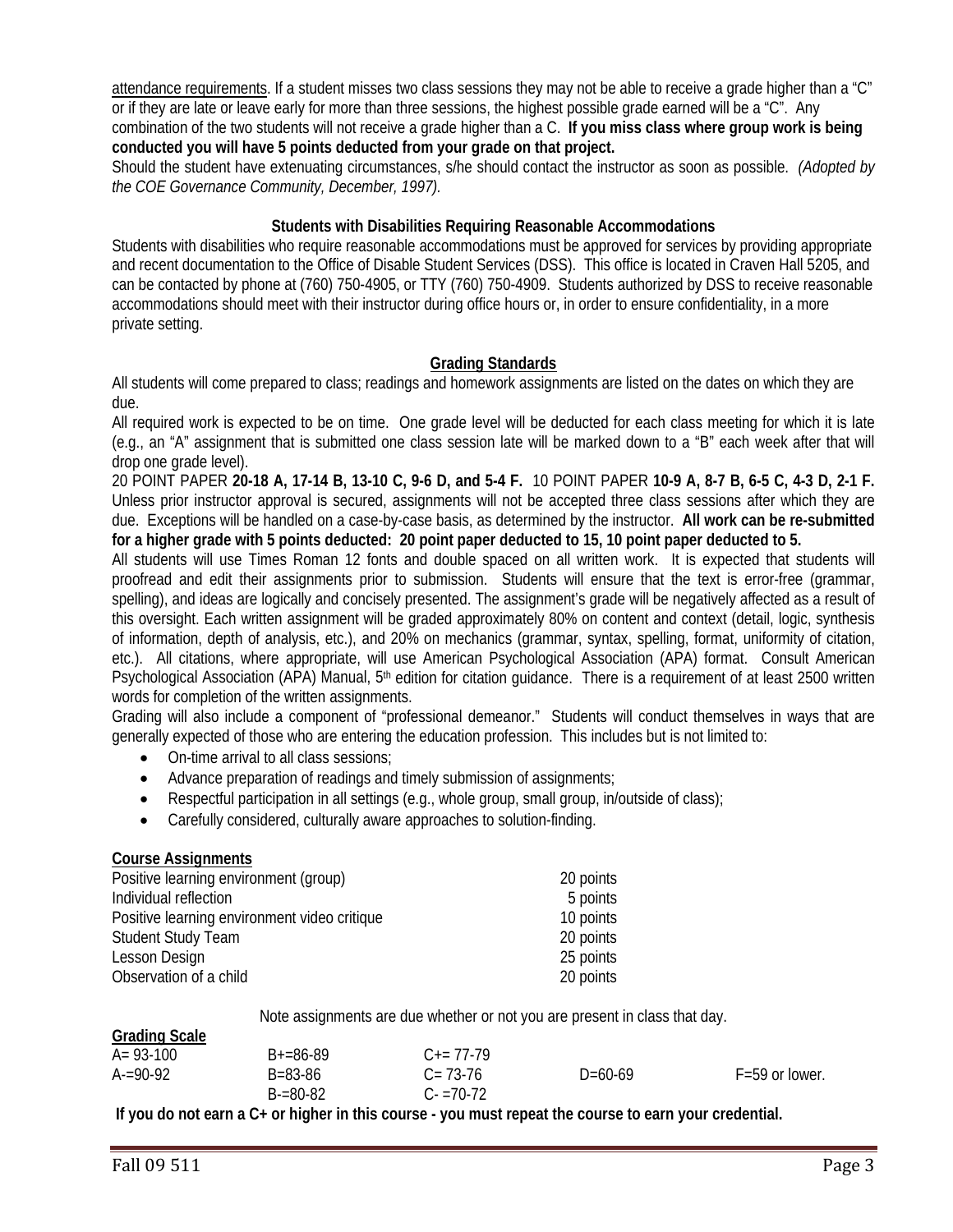**While this syllabus is carefully planned, it may be modified at any time in response to the needs and interests of the class.** 

# **All-University Writing Requirement:**

 words. This will be met through written reactions and reflections related to assigned readings/assignments. In keeping with the All-University Writing Requirement, all 3 unit courses must have a writing component of at least 2,500

#### **CSUSM Academic Honesty Policy**

"Students will be expected to adhere to standards of academic honesty and integrity, as outlined in the Student Academic Honesty Policy. All written work and oral presentation assignments must be original work. All ideas/materials that are borrowed from other sources must have appropriate references to the original sources. Any quoted material should give credit to the source and be punctuated with quotation marks.

Students are responsible for honest completion of their work including examinations. There will be no tolerance for infractions. If you believe there has been an infraction by someone in the class, please bring it to the instructor's attention. The instructor reserves the right to discipline any student for academic dishonesty in accordance with the general rules and regulations of the university. Disciplinary action may include the lowering of grades and/or the assignment of a failing grade for an exam, assignment, or the class as a whole."

Incidents of Academic Dishonesty will be reported to the Dean of Students. Sanctions at the University level may include suspension or expulsion from the University.

#### **Plagiarism**

As an educator, it is expected that each student will do his/her own work, and contribute equally to group projects and processes. Plagiarism or cheating is unacceptable under any circumstances. If you are in doubt about whether your work is paraphrased or plagiarized see the Plagiarism Prevention for Students website

http://library.csusm.edu/plagiarism/index.html. If there are questions about academic honesty, please consult the University catalog

#### **Use of Technology:**

 Students are expected to demonstrate competency in the use of various forms of technology (i.e. word processing, electronic mail, WebCT6, use of the Internet, and/or multimedia presentations). Specific requirements for course assignments with regard to technology are at the discretion of the instructor. Keep a digital copy of all assignments for use in your teaching portfolio. All assignments will be submitted online, and some will be submitted in hard copy as well. Details will be given in class.

#### **Electronic Communication Protocol:**

 instance, electronic messages sent in all upper case (or lower case) letters, major typos, or slang, often communicate Electronic correspondence is a part of your professional interactions. If you need to contact the instructor, e-mail is often the easiest way to do so. It is my intention to respond to all received e-mails in a timely manner. Please be reminded that e-mail and on-line discussions are a very specific form of communication, with their own nuances and etiquette. For more than the sender originally intended. With that said, please be mindful of all e-mail and on-line discussion messages you send to your colleagues, to faculty members in the College of Education, or to persons within the greater educational community. All electronic messages should be crafted with professionalism and care.

Things to consider:

- Would I say in person what this electronic message specifically says?
- How could this message be misconstrued?
- Does this message represent my highest self?
- Am I sending this electronic message to avoid a face-to-face conversation?

In addition, if there is ever a concern with an electronic message sent to you, please talk with the author in person in order to correct any confusion.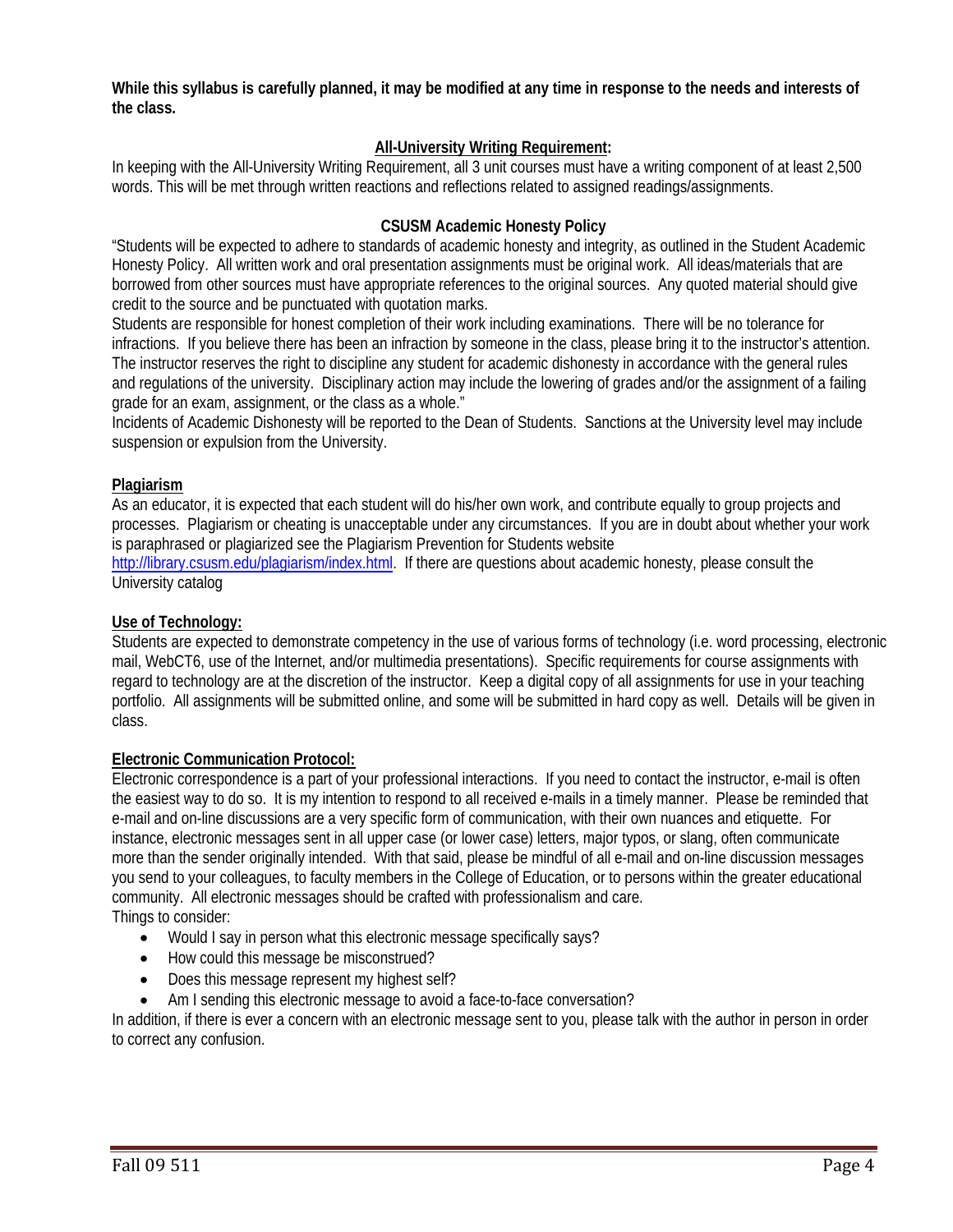**Lesson Design 25 points**  Learner Objectives: Teacher candidates will be able to design a lesson that differentiates content, process and product to maximize learning for students with diverse needs. This lesson plan will focus on reading comprehension. This will prepare the candidate for the TPA final assessment.

deducted from their grade. Assessment: In groups of 4 teacher candidates will write a universal lesson plan that differentiates content, process, and product for students learning English, students that are accelerated learners, and students with special needs. **Students who do not participate in the group preparation during class time will have 5 points** 

Preparation: Before beginning assignment teacher candidates read the following resources and demonstrate the ability to complete the prerequisite skills.

| <b>Resources</b>       | Title and necessary information:                                                                   |
|------------------------|----------------------------------------------------------------------------------------------------|
| <b>Textbooks</b>       | Grant, Carl. A. & Gillette, Maureen. (2005). Learning to Teach Everybody's                         |
|                        | Children: Equity, Empowerment and Education that is Multicultural. Thomson &                       |
|                        | Wadsworth.                                                                                         |
|                        | Chapter 5                                                                                          |
|                        | Turnbull A., Turnbull, R. & Wehmeyer, M.L. (2007). Exceptional Lives: Special Education in Today's |
|                        | Schools, 5th Ed. Upper Saddle River, New Jersey: Pearson, Merrill Prentice Hall.                   |
|                        | Villa, R. A. and Thousand, J. S. (2005). Creating an Inclusive School (2nd ed.).                   |
|                        | Alexandria, VA: Association for Supervision and Curriculum Development.                            |
|                        | Chapters 6 & 7                                                                                     |
| <b>Other Resources</b> | McCarney, Stephen (2006) Pre-referral Intervention Manual, Hawthorn Educational Services, Inc      |
|                        | Pierangelo, Roger, & Giuliani, George A. (2001). What Every Teacher Should Know about Students     |
|                        | with Special Needs: Promoting Success in the classroom. Champaign, IL: Research press.             |

# **Prerequisite skills:**

- Teacher candidates are able to write a lesson design using lesson format that is provided.
- Teacher candidates are able to differentiate curriculum and instruction based on content, process, and product
- Teacher candidates are able to use information about students' readiness range (skills, reading, thinking & information), learning profiles, interests, talents, and culture to differentiate curriculum and instruction (Tomlinson, 1999).
- Teacher candidates are able to identify strategies to meet the needs of:
	- o Students learning English (including differentiation for Beginning, Intermediate, and Advanced levels)
	- o Student that are accelerated learners as referred to by Piergangelo & Giuliani (2001)
	- $\circ$  Students that need special education support under IDEA &/or ADA as referred to by Choate (2000), Grant & Gillette (2005), Piergangelo & Giuliani (2001), Turnbull, Turnbull & Wehmeyer (2007). and Villa & Thousand (1995)

# **Task Guidelines**

- 1. Design a lesson using lesson design format.
- information), learning profiles, interests, talents, and culture for all students. 2. Describe what you know about the learners and their context in detail. When describing students that are learning English and their levels of language acquisition, students that are accelerated learners, and students that need special education supports under IDEA &/or ADA include, readiness range (skills, reading, thinking &
- 3. Design a differentiated lesson plan. Consider the lesson you are revising, what content, process and products does the lesson incorporate? How could you revise the lesson to differentiate the content, process, or product for your students learning English, for your accelerated learners and your students with special needs? Address their individual needs based on their readiness (skills, reading, thinking & information), learning profile, interests, talents, and culture.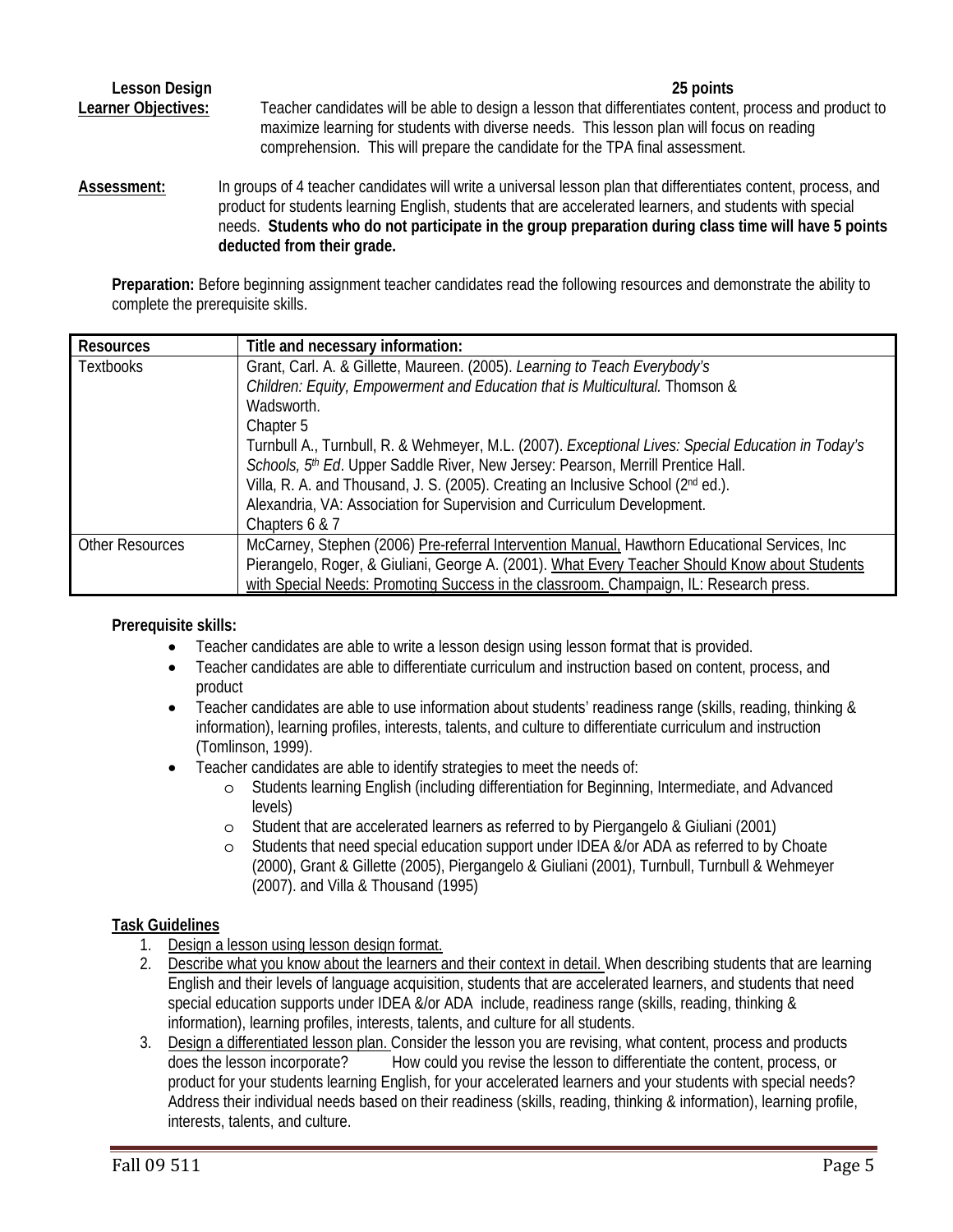4. Plan Implementation. All students need to feel comfortable and supported to maximize learning. What will you do to create an environment so the whole community values differentiation?

#### **TEMPLATE TO BE USED:**

#### **LESSON DESIGN Developmentally appropriate pedagogy**

#### **Contextual Information**

### **Elements of the learning experience**

Grade

Content Area *Example: Language Arts*

Subject Matter *Example: LA: reading comprehension* 

Time period for the learning experience *Example: 30 minute sessions LA*

Learning Goals/learning objectives for the learning experience:

State adopted content standards *Example: write all content standards directly from the state frameworks* 

Learning goals based on the content standards for students: *Example: learning goals that directly relate to the content standards.* 

#### **Class description**

*Example: type of class (self contained, subject specific) time of year, general background of students learning in relationship to new learning (challenges and prior learning)*

 *Example: English Learner: Beginning, intermediate, and advanced (use the ELD standards to determine the needs of each of these students.* 

*Example: Special education: one student with learning disabilities and one with another special education identified disability* 

*Example: GATE student: identify the students needs* 

*Example: Regular education: remaining students*

#### **Developmental needs of the students at this age**

 *Example: give examples based on the different learning needs for K-3 and 4-6*

*Example: developmental age appropriate skills and needs of the students* 

*Example: engaging activities (hands on, etc)*

#### **Assessment Plan**

*Example: Goals assessed based on the content standards and learning goals*

*Example: Type of assessment: Prior knowledge (pre assessment), Formative (progress monitoring), Summative (final product)*

*Example: Feedback strategies: how students will be informed of specific successes and challenges and future activities to fill the individual students gaps.*

*Example: Reflection of the assessment: Strengths and weaknesses in relationship to the learning goal. Describe your alternative assessment based on the potential gaps in the students learning.* 

#### **Materials**

*Example: Review teacher's manuals, pacing guides, and appropriate supplemental materials to determine the materials you will need to present this lesson. Materials should include lists of supplies that will be needed to present this lesson.* 

#### **Instructional strategies**

1. Address the subject matter learning goals and developmental needs of the students described. (be sure to reference pages 3-6)

*Example: Instructional strategies are what the teacher does during the instruction* 

*Example: Student activities are what the students do during the lesson and independent practice*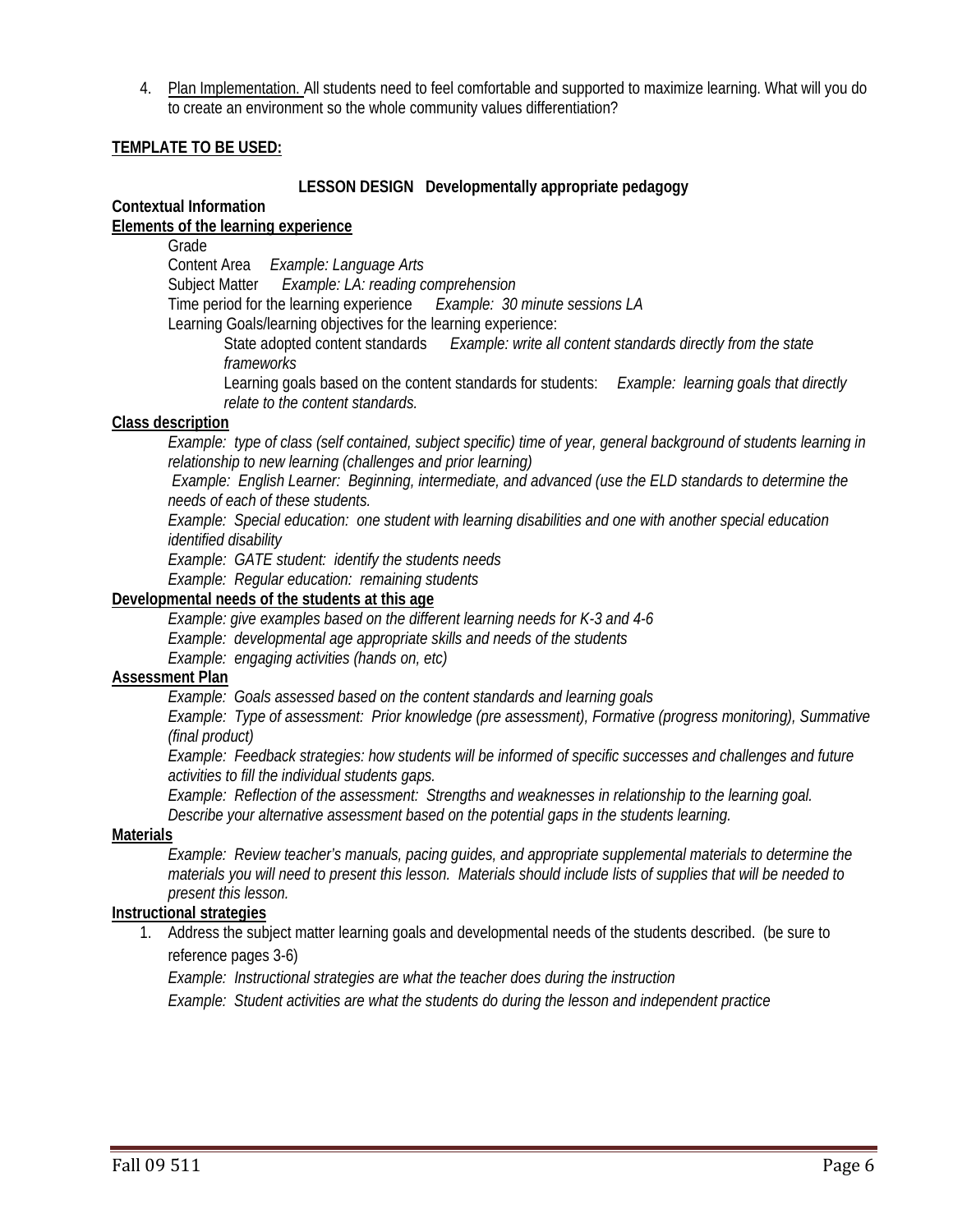| <b>INSTRUCTIONAL STRATEGIES</b>                                                                                                                                                                                                                                                                                                                                                                                                                                                                                 | <b>STUDENT ACTIVITIES</b>                                                                                                                                                                                          |
|-----------------------------------------------------------------------------------------------------------------------------------------------------------------------------------------------------------------------------------------------------------------------------------------------------------------------------------------------------------------------------------------------------------------------------------------------------------------------------------------------------------------|--------------------------------------------------------------------------------------------------------------------------------------------------------------------------------------------------------------------|
| Example: Put one instructional strategy in each box with an<br>explanation and amount of time you are anticipating. Expand<br>the number of boxes to match each strategy.                                                                                                                                                                                                                                                                                                                                       | Example: Put one student activity to match the instructional<br>strategy in each box with an explanation and amount of time<br>you are anticipating. Expand the number of boxes to match<br>each student activity. |
| ANTICIPATORY SET: How will you focus/motivate students?<br>TEACH TO THE OBJECTIVE: How will you teach to the<br>objective? How will you actively involve all students?<br>Note: For a skill or task, describe and model the skill/task.                                                                                                                                                                                                                                                                         | <b>ANTICIPATORY SET</b><br>TEACH TO THE OBJECTIVE                                                                                                                                                                  |
| For a concept, provide examples and non-examples.<br>GUIDED PRACTICE: How will you structure opportunities for<br>the students to practice in class teacher monitoring (e.g.,                                                                                                                                                                                                                                                                                                                                   | <b>GUIDED PRACTICE:</b>                                                                                                                                                                                            |
| alone, with a partner, in cooperative groups). How will you<br>"check for students' understanding throughout the lesson?<br>INDEPENDENT PRACTICE: How will you structure<br>opportunities for the students to practice outside of class<br>following the lesson? How will you ensure that the<br>independent practice is at the appropriate level of difficulty for<br>the various students?<br>CLOSURE: How you are going to remind students of the<br>academic progress they made towards the learning goals. | <b>INDEPENDENT PRACTICE:</b>                                                                                                                                                                                       |
|                                                                                                                                                                                                                                                                                                                                                                                                                                                                                                                 |                                                                                                                                                                                                                    |
|                                                                                                                                                                                                                                                                                                                                                                                                                                                                                                                 |                                                                                                                                                                                                                    |

- 2. Explain why the instructional strategies, student activities and resources are appropriate for this lesson. *Example: Why are the instructional strategies and student activities appropriate for this class based on content and student development?*
	- *Example: How do they address the development need of these students? Example: How do they help the students make progress toward achieving the state adopted academic content standards for student in this content area?*

*Example: Understand connections between lesson content and the outside world.* 

 **Differentiated instruction based on the learning goals and instructional strategies English Learner** 

| TASKS                        | <b>Beginning EL</b> | Intermediate EL | <b>Advanced EL</b> |
|------------------------------|---------------------|-----------------|--------------------|
| Identify 2 specific learning |                     |                 |                    |
| needs based on the           |                     |                 |                    |
| student description          |                     |                 |                    |
| Identify one instructional   |                     |                 |                    |
| strategy or student activity |                     |                 |                    |
| that could challenge the     |                     |                 |                    |
| student                      |                     |                 |                    |
| Explain why the strategy or  |                     |                 |                    |
| activity you chose could     |                     |                 |                    |
| challenge the student        |                     |                 |                    |
| based on the learning        |                     |                 |                    |
| needs of the student         |                     |                 |                    |
| Describe how you would       |                     |                 |                    |
| adapt the strategy or        |                     |                 |                    |
| activity to meet the         |                     |                 |                    |
| learning needs of the        |                     |                 |                    |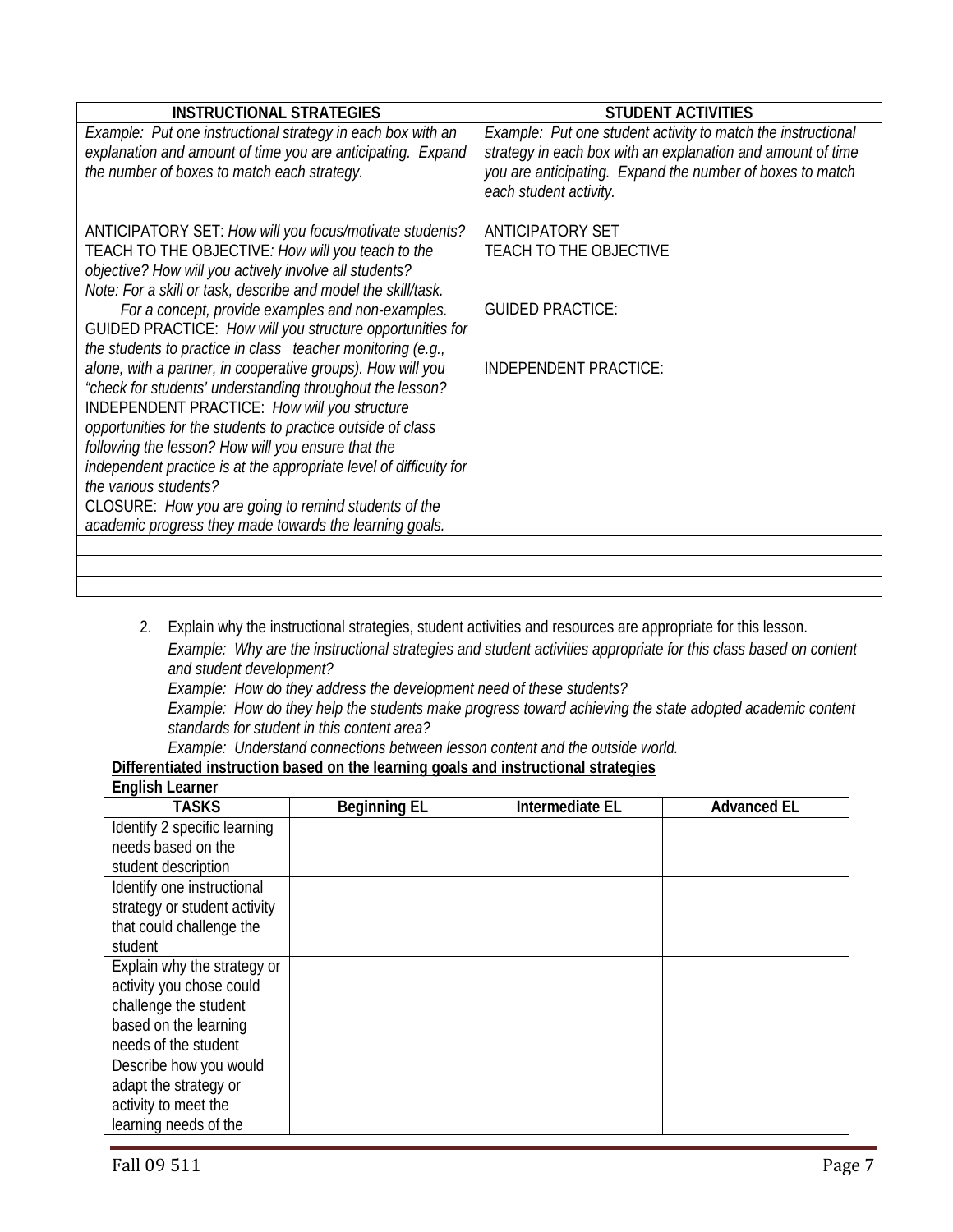| student considering<br>subject matter pedagogy in                          |                            |  |                                  |
|----------------------------------------------------------------------------|----------------------------|--|----------------------------------|
| your description                                                           |                            |  |                                  |
| Explain how your                                                           |                            |  |                                  |
| adaptation would be                                                        |                            |  |                                  |
| effective for the student in                                               |                            |  |                                  |
| making progress towards                                                    |                            |  |                                  |
| the goals of your lesson                                                   |                            |  |                                  |
| Explain how your                                                           |                            |  |                                  |
| adaptation would be                                                        |                            |  |                                  |
| effective for the student in                                               |                            |  |                                  |
| making progress toward                                                     |                            |  |                                  |
| English language                                                           |                            |  |                                  |
| development                                                                |                            |  |                                  |
| What progress monitoring                                                   |                            |  |                                  |
| assessment would you<br>choose to obtain evidence                          |                            |  |                                  |
| of the student's progress                                                  |                            |  |                                  |
| towards a learning goal?                                                   |                            |  |                                  |
| Give rationale for your                                                    |                            |  |                                  |
| choice of assessment.                                                      |                            |  |                                  |
| Use your knowledge of                                                      |                            |  |                                  |
| academic content in this                                                   |                            |  |                                  |
| lesson and this student's                                                  |                            |  |                                  |
| learning needs in your                                                     |                            |  |                                  |
| rationale.                                                                 |                            |  |                                  |
|                                                                            |                            |  |                                  |
| <b>Special Education</b>                                                   |                            |  |                                  |
| <b>TASKS</b>                                                               | <b>LEARNING DISABILITY</b> |  | <b>GROUP SELECTED DISABILITY</b> |
| Identify 1 instructional strategy or                                       |                            |  |                                  |
| student activity from the plans that                                       |                            |  |                                  |
| could be challenging for the student                                       |                            |  |                                  |
| considering the description of your                                        |                            |  |                                  |
| student                                                                    |                            |  |                                  |
| Explain why this strategy or activity                                      |                            |  |                                  |
| could be challenging for the student                                       |                            |  |                                  |
| based on your description                                                  |                            |  |                                  |
| Describe how you would adapt the                                           |                            |  |                                  |
| strategy or activity to meet the needs                                     |                            |  |                                  |
| of the student                                                             |                            |  |                                  |
| Explain how your adaption would be                                         |                            |  |                                  |
| effective for the student making                                           |                            |  |                                  |
| progress toward achieving the                                              |                            |  |                                  |
| learning goal                                                              |                            |  |                                  |
| Identify one additional instructional                                      |                            |  |                                  |
| strategy or student activity that could                                    |                            |  |                                  |
| be challenging for the student<br>considering their learning needs         |                            |  |                                  |
| Explain why the strategy or activity                                       |                            |  |                                  |
| you chose could be challenging for                                         |                            |  |                                  |
| the student based on specific                                              |                            |  |                                  |
| aspects of the student description                                         |                            |  |                                  |
| Describe how you would adapt the<br>strategy or activity you identified to |                            |  |                                  |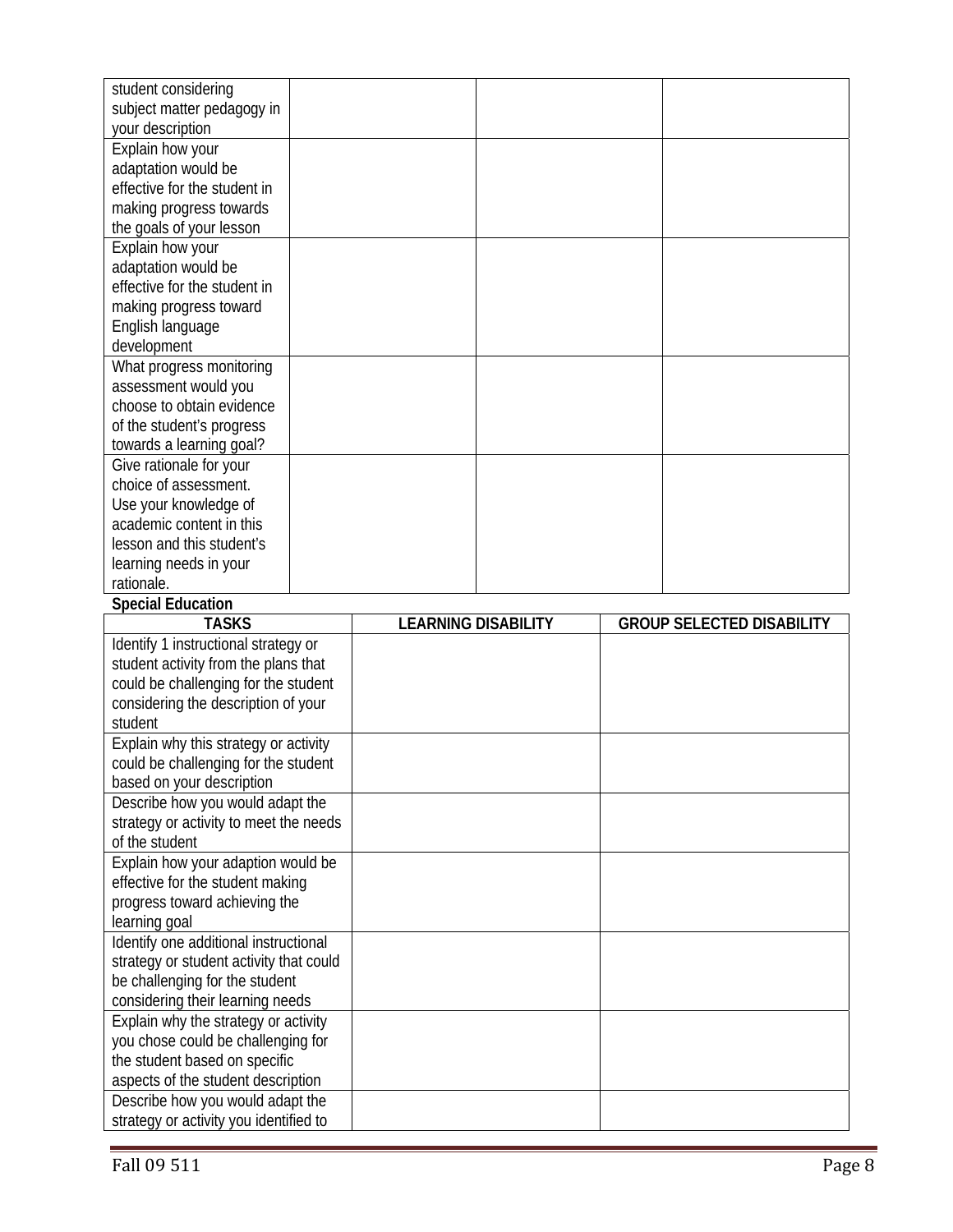| meet the needs of the student         |  |
|---------------------------------------|--|
| What progress monitoring              |  |
| assessment would you choose to        |  |
| obtain evidence of the student's      |  |
| progress towards a learning goal?     |  |
| Give rationale for your choice of     |  |
| assessment. Use your knowledge of     |  |
| academic content in this lesson and   |  |
| this student's learning needs in your |  |
| rationale.                            |  |

# **GATE**

| <b>TASKS</b>                           | Describe GATE students needs: |
|----------------------------------------|-------------------------------|
| Identify 1 instructional strategy or   |                               |
| student activity from the plans that   |                               |
| will be challenging for the student    |                               |
| considering the description of your    |                               |
| student                                |                               |
| Explain why this strategy or activity  |                               |
| will be beyond the students current    |                               |
| ability and will challenge the student |                               |
| based on your description              |                               |
| Describe how you would adapt the       |                               |
| strategy or activity to meet the needs |                               |
| of the student                         |                               |
| Explain how your adaption would be     |                               |
| effective for helping the student      |                               |
| make progress going beyond the         |                               |
| learning goal                          |                               |
| Identify one additional instructional  |                               |
| strategy or student activity that will |                               |
| be challenging for the student         |                               |
| considering their learning needs       |                               |
| Explain why the strategy or activity   |                               |
| you chose will be challenging for the  |                               |
| student based on specific aspects of   |                               |
| the student description                |                               |
| Describe how you would adapt the       |                               |
| strategy or activity you identified to |                               |
| meet the needs of the student          |                               |
| Explain how your adaptation would      |                               |
| be effective for helping the student   |                               |
| make progress toward going beyond      |                               |
| achieving the learning goal            |                               |
| What progress monitoring               |                               |
| assessment would you choose to         |                               |
| obtain evidence of the student's       |                               |
| progress towards the learning goal?    |                               |
| Give rationale for your choice of      |                               |
| assessment. Use your knowledge of      |                               |
| academic content in this lesson and    |                               |
| this student's learning needs in your  |                               |
| rationale.                             |                               |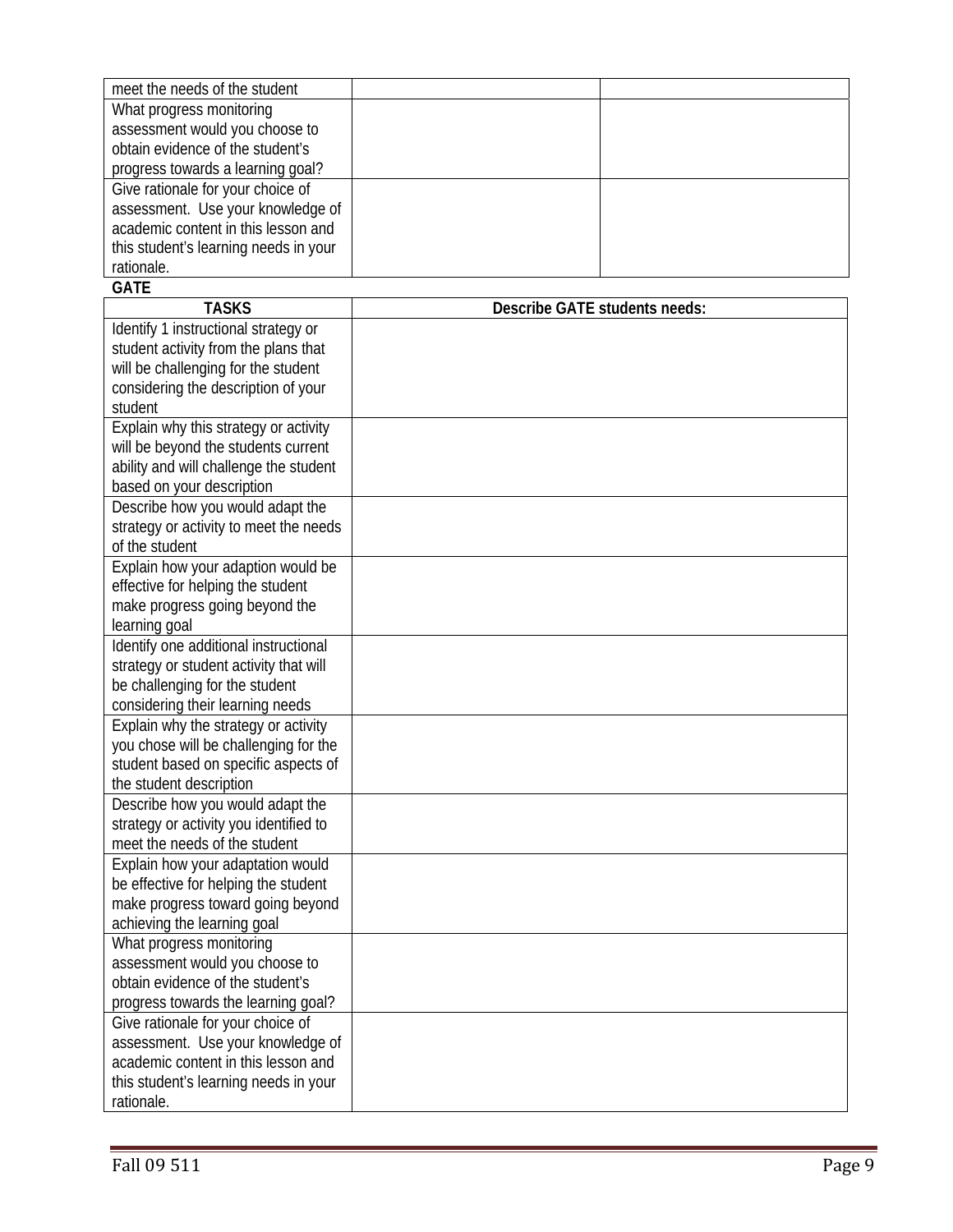| <b>LESSON PLAN RUBRIC</b><br>20 points                                             |                                                                                                                                                                                                                              |                                                                                                                                                                                                                                                                        |                                                                                                                                                                                                                                                          |                                                                                                                                                                                                                                                                                                                                                          |
|------------------------------------------------------------------------------------|------------------------------------------------------------------------------------------------------------------------------------------------------------------------------------------------------------------------------|------------------------------------------------------------------------------------------------------------------------------------------------------------------------------------------------------------------------------------------------------------------------|----------------------------------------------------------------------------------------------------------------------------------------------------------------------------------------------------------------------------------------------------------|----------------------------------------------------------------------------------------------------------------------------------------------------------------------------------------------------------------------------------------------------------------------------------------------------------------------------------------------------------|
| <b>ELEMENT</b>                                                                     | LEVEL $1=1$ point                                                                                                                                                                                                            | LEVEL $2 = 2$ points                                                                                                                                                                                                                                                   | LEVEL $3 = 3$ points                                                                                                                                                                                                                                     | LEVEL $4 = 4$ points                                                                                                                                                                                                                                                                                                                                     |
| The lesson<br>addresses the<br>content<br>standards                                | Utilizes inappropriate<br>and irrelevant<br>materials and<br>inaccurately or fails to<br>address the content<br>standards. Evidence<br>is unconnected across<br>the response                                                 | Utilizes limited materials<br>and ambiguously<br>addresses the content<br>standards. Materials<br>provide partial relevance<br>to the lesson and content<br>standards are<br>inconsistent. Evidence is<br>weakly connected and<br>inconsistent across the<br>response. | Utilizes appropriate<br>materials and accurately<br>addresses content<br>standards. Materials<br>provide relevance to the<br>lesson and content<br>standards. Evidence is<br>connected across the<br>response.                                           | Utilizes appropriate, detailed<br>and clear materials and<br>accurately addresses content<br>standards. Materials reinforce<br>relevance to the lesson and<br>consistently connect to the<br>content standards. Evidence<br>is purposefully connected and<br>reinforced across the<br>responses.                                                         |
| Student<br>activities are<br>appropriate to<br>the grade<br>level                  | Lesson plan is<br>inappropriate or<br>irrelevant to the<br>students' grade level.<br>Activities are missing<br>connections to the<br>learning goals.                                                                         | Lesson plan is partially<br>appropriate to the<br>students' grade level.<br>Activities show limited<br>connections to the<br>learning goals.                                                                                                                           | Lesson plan is appropriate<br>and relevant to the grade<br>level. Activities show clear<br>connections to the learning<br>goals.                                                                                                                         | Lesson plan is clear,<br>appropriate relevant and<br>engaging to the grade level.<br>Activities show clear and<br>consistent connections to the<br>learning goal.                                                                                                                                                                                        |
| Assessment<br>of learning<br>goals                                                 | Assessment is not<br>related or appropriate<br>to the learning goals.<br>The examples are<br>irrelevant to the<br>content standards.                                                                                         | Assessment is partially<br>related and ambiguously<br>addresses the learning<br>goal. Some examples are<br>minimally related to the<br>content standards.                                                                                                              | Assessment is clearly<br>related to the learning goal.<br>Assessments clearly<br>address pre, formative, and<br>summative. They are<br>appropriate for the grade<br>level and special needs<br>students. They are placed<br>appropriately in the lesson. | Assessment is directly related<br>and appropriate to the<br>learning goal. Assessment<br>address pre assessment,<br>formative, and summative<br>learning objectives and are<br>purposely connected and<br>reinforced. Examples given<br>during assessments relate to<br>content standards.<br>Assessment goals are clear,<br>consistent, and convincing. |
| Instructional<br>strategies and<br>student<br>activities<br>meet learning<br>goals | Instructional strategies<br>are irrelevant and<br>student activities are<br>unconnected and<br>inappropriate to the<br>instructional strategies<br>and are not grade level<br>appropriate.                                   | Instructional strategies are<br>limited and inconsistent<br>and vaguely connected to<br>the student activities and<br>are somewhat age<br>appropriate.                                                                                                                 | Instructional strategies<br>clearly connect to the<br>student activities and the<br>learning goal. Student<br>activities are revenant and<br>derived from the<br>instructional strategies and<br>are age appropriate.                                    | Instructional strategies clearly<br>connect to the student<br>activities and the learning<br>goal. Student activities are<br>purposely and clearly derived<br>from the instructional<br>strategies and are age<br>appropriate.                                                                                                                           |
| Differentiation<br>of students<br>learning<br>needs<br><b>TOTAL</b>                | Differentiation is<br>irrelevant to the<br>description of students<br>and has little or no<br>relation to the content<br>standards and learning<br>goals. Assessments<br>are inappropriate to<br>students learning<br>needs. | Differentiation is<br>inconsistent to the<br>description of students<br>and has minimal relation<br>to the content standards<br>and learning goals.<br>Assessments are partially<br>appropriate to students<br>learning needs.                                         | Differentiation is relevant to<br>the description of the<br>students and relates to the<br>content standards and<br>learning goals.<br>Assessments are<br>appropriate to students<br>learning needs.                                                     | Differentiation is relevant and<br>consistent to the description of<br>students and directly relates to<br>the content standards and<br>learning goals. Assessments<br>are appropriate for all students<br>learning needs with<br>modifications for students with<br>special needs.                                                                      |
|                                                                                    |                                                                                                                                                                                                                              |                                                                                                                                                                                                                                                                        |                                                                                                                                                                                                                                                          |                                                                                                                                                                                                                                                                                                                                                          |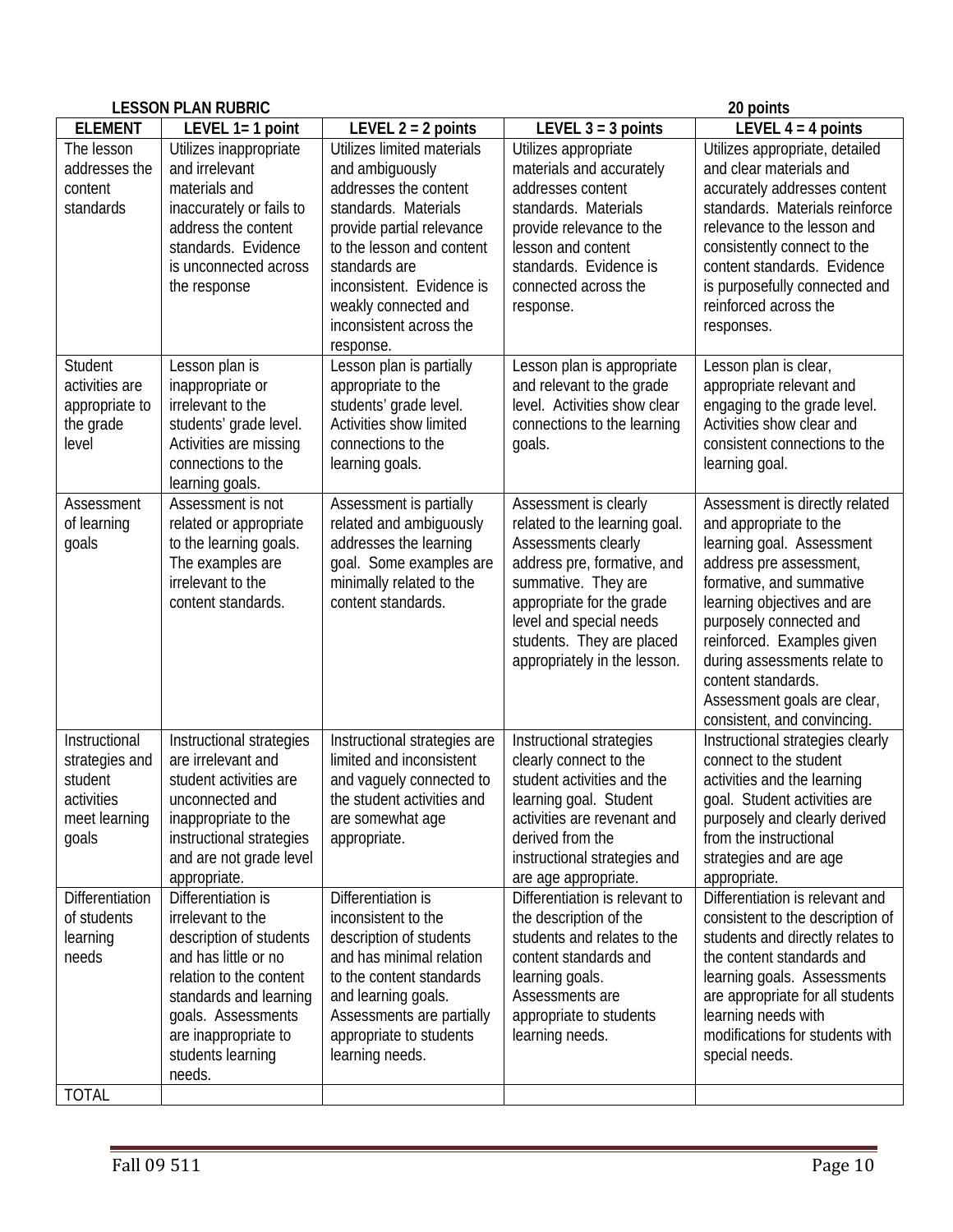# **Student Study Team (SST) Process 20 points** Learner Objectives: Knowledge and skill in conducting and participating in the Student Study Team general education pre-referral process

**Assessment:** Teacher candidates in groups of 4 will apply their knowledge of the SST processes completing the SST packet and participate in the simulated SST. **Students who do not participate in the group** 

|                        | preparation or simulation will have 5 points deducted from their grade.                                                                                                            |
|------------------------|------------------------------------------------------------------------------------------------------------------------------------------------------------------------------------|
| Resource(s):           | Title and necessary information:                                                                                                                                                   |
| <b>Textbooks</b>       | Grant, Carl. A. & Gillette, Maureen. (2005). Learning to Teach Everybody's<br>Children: Equity, Empowerment and Education that is Multicultural. Thomson &<br>Wadsworth. Chapter 5 |
|                        | Villa, R. A. and Thousand, J. S. (2005). Creating an Inclusive School (2nd ed.).<br>Alexandria, VA: Association for Supervision and Curriculum Development.                        |
| <b>Other Resources</b> | Choate, J.S. (2000) Successful inclusive teaching: Proven ways to detect and correct special<br>needs (3rd ed.) Boston: Allyn & Bacon. (ISBN 0-205-30621-7)<br>Chapter 1 & 16      |
| Web site               | Visit a web site to learn more about the child you have selected                                                                                                                   |

# **TASK AND GUIDELINES**

# **Objectives**

- demonstrate knowledge of the use of the SST model
- recognize the various roles of the SST members
- examine support options for students based upon their unique individual characteristics
- understand the use of pre-referral strategies and interventions to assist the child in class
- clarify the initial procedures involved in identifying students for special education support

# **Preparation**

- Complete the Pre-referral/Triad packet with observed characteristics of the student's behavior and learning or behavioral challenges, how the child's characteristics affect school performance, and possible strategies for supporting the student. (use Pre-referral Intervention Manual for reference)
- In groups of 4 meet with your Triad model and discuss your student. (teacher, facilitator, parent, and referring teacher)
- Complete the SST Summary Sheet with each column filled out in items that would be covered in an SST.
- Part of the packet will address the needs of the child that your group created as well as information from your text books and web sites you visited to complete your understanding of your child and areas that you need to address as a teacher. The web sites will provide information about the challenging student characteristic and strategies for supporting the student.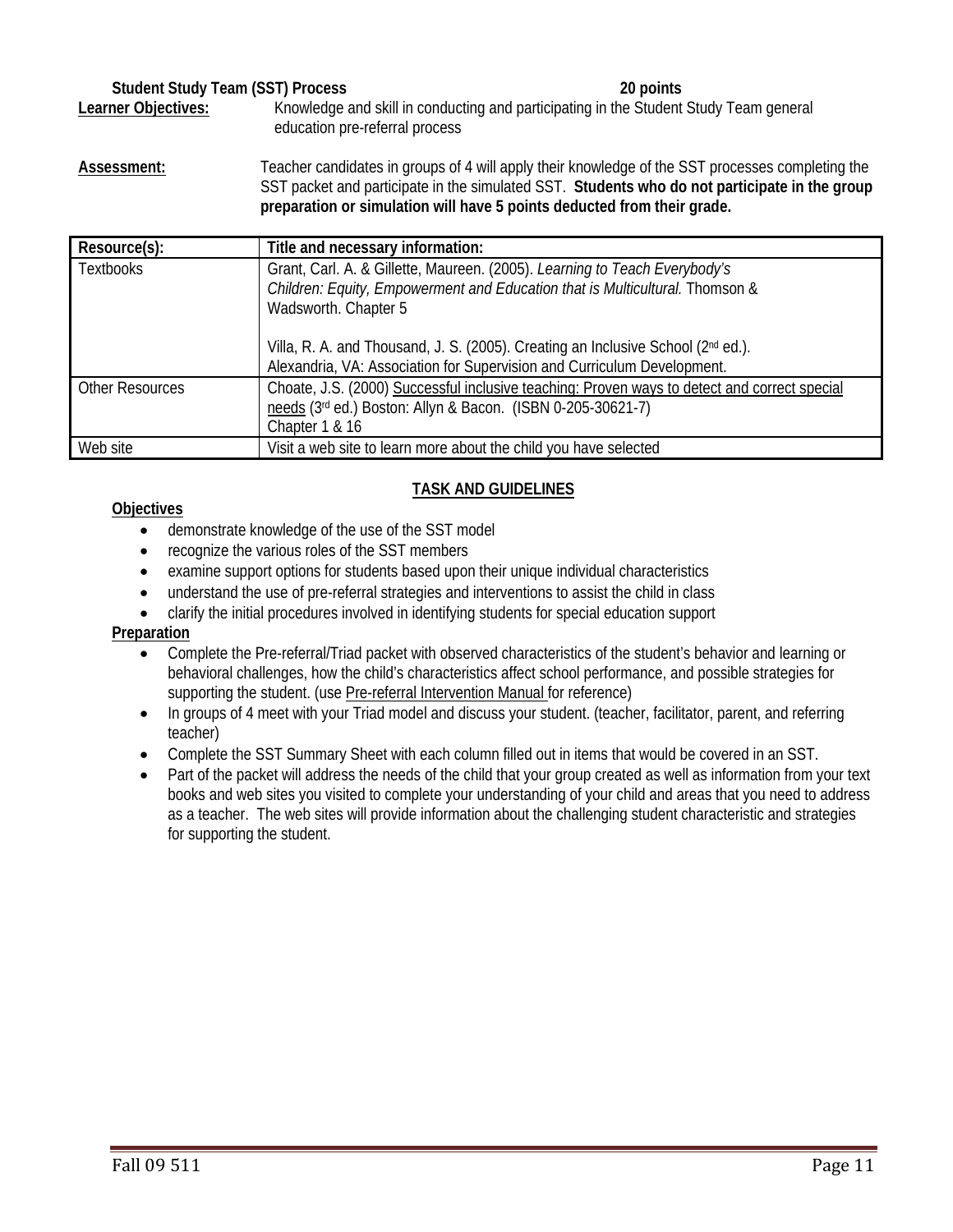|                                                                                                                 | <b>Student Study Team (SST) Rubric</b>                                                                 |                                                                                                                                 | 20 points                                                                                                                                                                                                                                      |              |
|-----------------------------------------------------------------------------------------------------------------|--------------------------------------------------------------------------------------------------------|---------------------------------------------------------------------------------------------------------------------------------|------------------------------------------------------------------------------------------------------------------------------------------------------------------------------------------------------------------------------------------------|--------------|
| Element                                                                                                         | Developing<br>1 point                                                                                  | <b>Meets Expectations</b><br>2 points                                                                                           | <b>Exceeds Expectations</b><br>4 points                                                                                                                                                                                                        | <b>Total</b> |
| Completion of the<br>Pre-referral<br>process.                                                                   | Packet complete.                                                                                       | Packet complete but does<br>not show support of all the<br>components of the SST<br>process.                                    | Completed packet with direct<br>support using all the components<br>of the SST process.                                                                                                                                                        |              |
| <b>Understands child</b><br>and parent as<br>indicated on the<br>parent conference<br>and student<br>interview. | The parent<br>conference and<br>needs of the child are<br>not clear.                                   | The student's strengths,<br>needs, language and culture<br>are understood and are<br>addressed in the triad<br>conference.      | The student's strengths, needs,<br>language, and culture are<br>understood and can incorporate<br>the child's life outside of the school<br>into the triad conference. Clear<br>understanding of the child (web<br>sites, text book reference) |              |
| Development of<br>interventions is<br>found in the pre-<br>referral triad<br>summary sheet.                     | The strategies are<br>vague and not<br>appropriate for the<br>student to be<br>successful.             | The strategies somewhat<br>demonstrates an<br>understanding of the<br>students uniqueness with<br>the ability to be successful. | The strategies recommended<br>support the student's uniqueness<br>and addresses the student's<br>strengths and needs for academic,<br>social/emotional, and physical<br>objectives.                                                            |              |
| Completion of the<br>SST summary sheet<br>addressing the<br>areas needed from<br>the checklist.                 | Few areas are<br>addressed based on<br>the students needs.                                             | Some of the areas are<br>addressed to assist the<br>student.                                                                    | All areas are addressed<br>appropriate to the students needs<br>both academically and<br>behaviorally.                                                                                                                                         |              |
| Participation in<br>simulation<br><b>Total points</b>                                                           | Does not have a clear<br>understanding of the<br>student and does not<br>participate<br>appropriately. | Uses some information<br>correctly about the child in<br>playing the role as an SST<br>member.                                  | Understands the child and is able<br>to play the selected role in their<br>group. Gives constructive<br>suggestions and demonstrates<br>knowledge of the SST process.                                                                          |              |
|                                                                                                                 |                                                                                                        |                                                                                                                                 |                                                                                                                                                                                                                                                |              |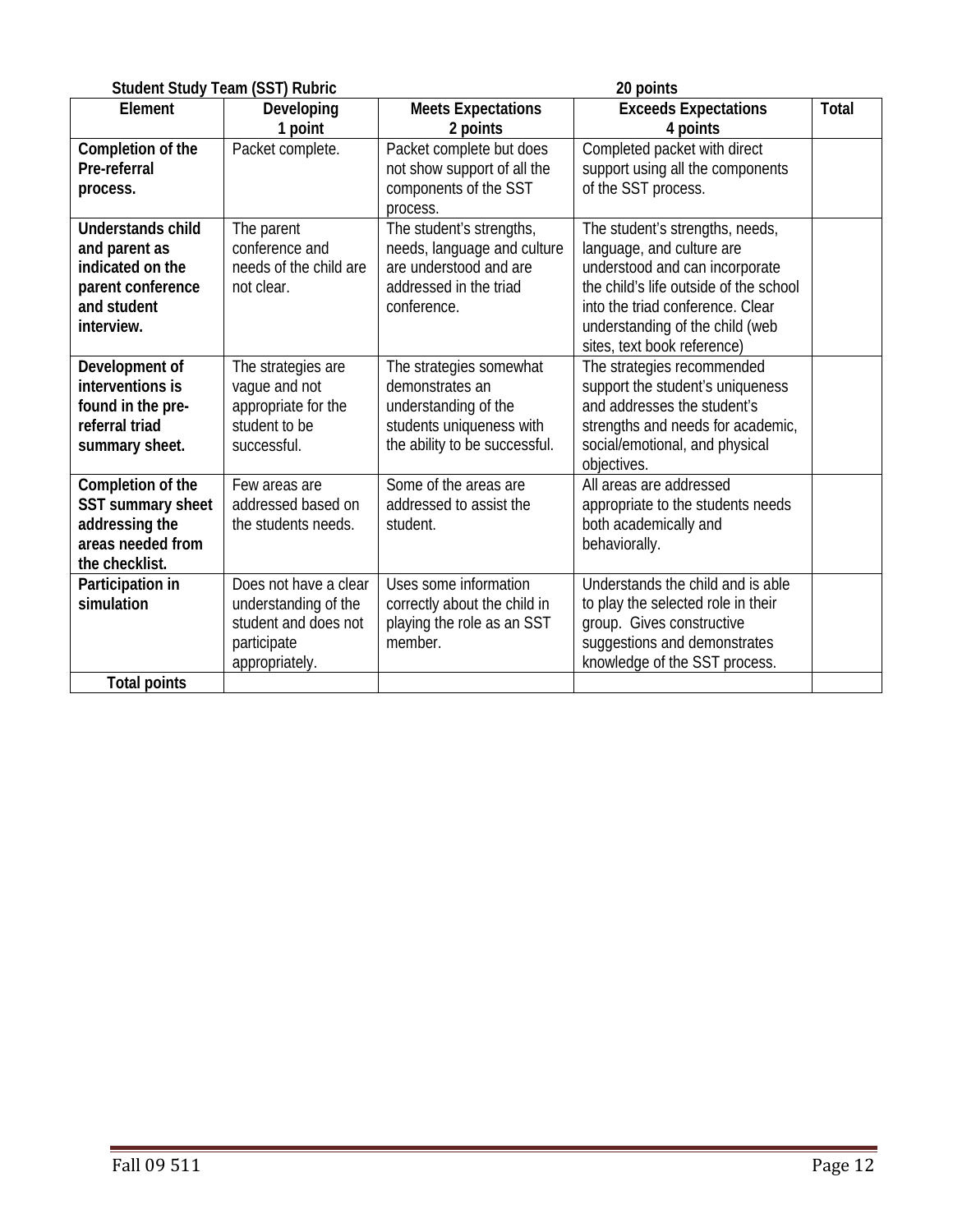#### **Observation – Child in the classroom 20 points**

**Learner Outcomes:** Teacher candidates will write a 3 page paper including:

- apply their knowledge of professional observation skills, including identification of major characteristics of the learning and social behaviors of typical and atypical students
- differentiate between professional and unprofessional observation skills
- record what they observe by identifying the students educational needs
- write up their observation notes with recommendations for curriculum and instructional implications

### **Assessment:** Teacher candidates will apply their knowledge of professional observation skills and curriculum and instructional strategies

- 1) to observe a student (not in a SDC or RSP pull out program)
- 2) take objective notes on the student's behavior, and
- 3) write up a report summarizing the observation and make educational recommendations for the student.

| <b>Resources</b>   | Title and necessary information:                                                            |
|--------------------|---------------------------------------------------------------------------------------------|
| <b>Textbooks</b>   | Grant, Carl. A. & Gillette, Maureen. (2005). Learning to Teach Everybody's                  |
|                    | Children: Equity, Empowerment and Education that is Multicultural. Thomson & Wadsworth.     |
|                    | Chapter $3,4,5$                                                                             |
|                    | Turnbull A., Turnbull, R. & Wehmeyer, M.L. (2007). Exceptional Lives: Special Education in  |
|                    | Today's Schools, 5th Ed. Upper Saddle River, New Jersey: Pearson, Merrill Prentice Hall.    |
|                    | pp. 252-253, 321 & 417                                                                      |
| Internet Resources | Tomlinson, Carol Ann. (1999). The Differentiated Classroom: Responding to the needs of all  |
|                    | learners. Alexandria, VA: Association for Supervision and Curriculum Development. ISBN # 0- |
|                    | 87120-342-1 (Available free through CSUSM ebooks library.)                                  |

# **Task Guidelines**

1. Identify a student to observe.

Chose a child that represents a non regular education student: English Learner, student that is an accelerated learner, student that has a special education label under IDEA or ADA, or has participated in a SST)

Make sure the teacher understands that you are not helping in the classroom during this observation.

- 2. Observe the student for 60 minutes (must include learning activities)
- 3. It is NOT REQUIRED to see the student's records. These are confidential and you may not have access. If you are able to read the child's record include that in your background report.
- 4. Remember to keep all information about your student confidential. Use pseudonyms (false names) for the child, the child's teacher and the school.
- 5. Write Student Data: Part I of Report. (This part of the report is only a documentation of what you see and hear. DO NOT include any opinions.)
- 6. Write Observation Summary & Recommendations: Part II of Report (This is the only place you can share your opinions.)

#### **The following information is to serve as a guideline to write your observation. DO NOT simply answer the questions. This must be written in paragraph form.**

# **Background Information**

- Student's Pseudonym
- Chronological Age of Student
- Student's Grade
- Pre-school and K-12 school history if available
- Health issues (allergies, diagnosed ADHD, glasses…)
- Family information: does the child live with and who else is part of the student's family (divorced parents, raised by grandmother, siblings, foster family…)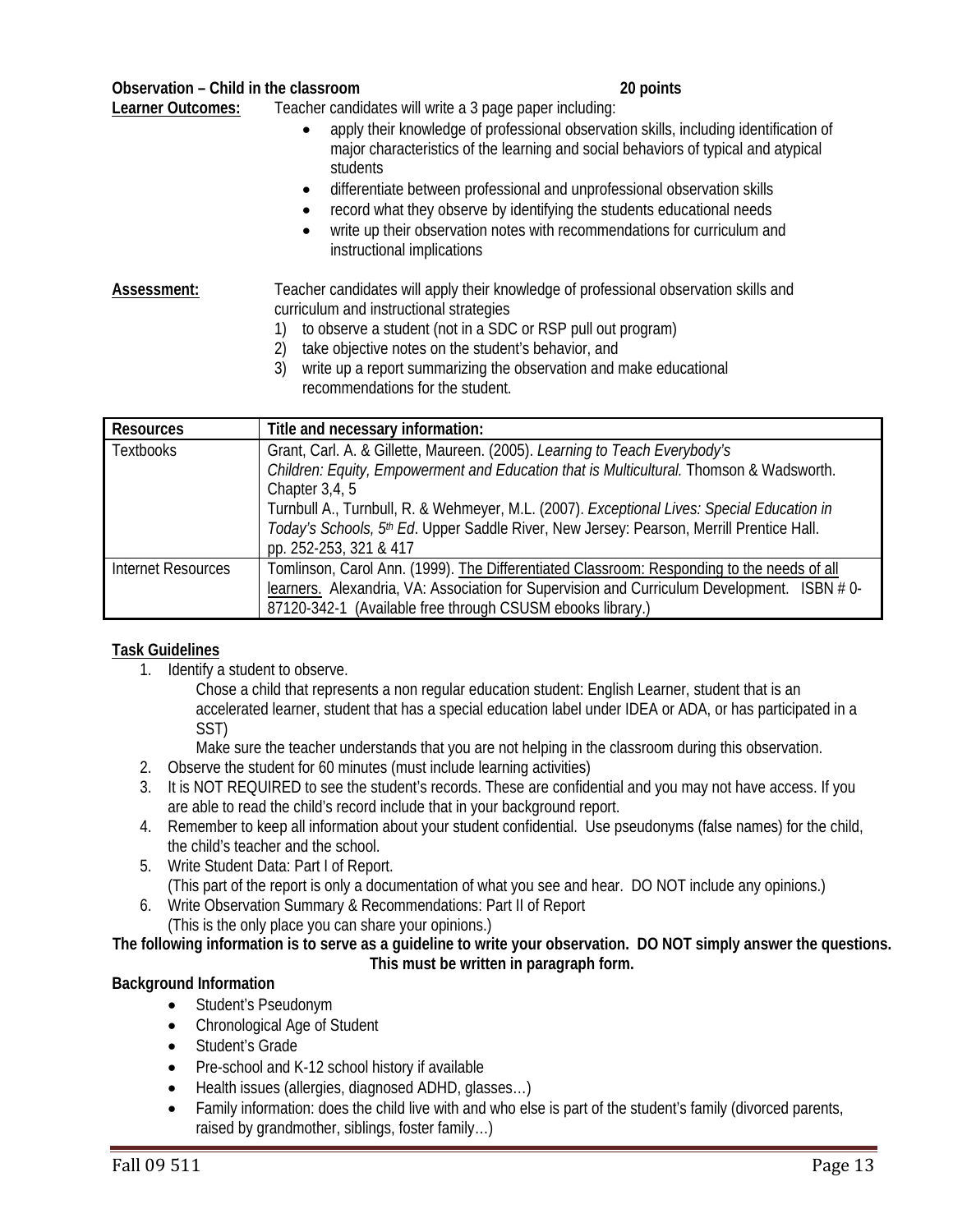- Special service student receives (IEP, SST, ESL, referred for testing)
- Attendance and tardiness concerns

#### **Placement**

- What program is student receiving services from?
- Where is student receiving those services?
- What portion of the day is the student in general education?
- What portion is student in other placements?
- How have the student's unique needs and services impacted their success/progress in school?
- Describe the setting in which you observed the student in detail
	- o What does the room look like?
	- o Where is the student in the room?
	- o Who are the educators in the room?
	- o What proximity do the educators have with the student?
	- o What students are near the student you are observing?

# **Performance (Student learning)**

- Describe the student's body language
- Describe the student's facial expressions
- Describe the student's actions/activities as they participate in class
- Describe the student's verbal and nonverbal interactions with peers and adults
- What does the student do to show their learning?
- What type of checking for understanding for the students learning is evident
- Describe verbal and nonverbal interactions adults have with student (how does the teacher interact with the student)
- Describe verbal and nonverbal interactions peers have with student

#### **Summary**

- Describe the students areas of strength
- Describe the students areas of need
- Use data from observation to support your assessment

#### **Recommendations**

- How could the content of the lesson be adapted to meet the student's needs?
- How could the teacher engage the student in the lesson?
- What other strategies could the teacher have used to meet the needs of this student?
- What adaptations for checking for understanding or assessment could have been used?
- strategies…) to help this student succeed? What are your recommendations for behavior management (seating arrangement, contract, management
- What does the student need to succeed?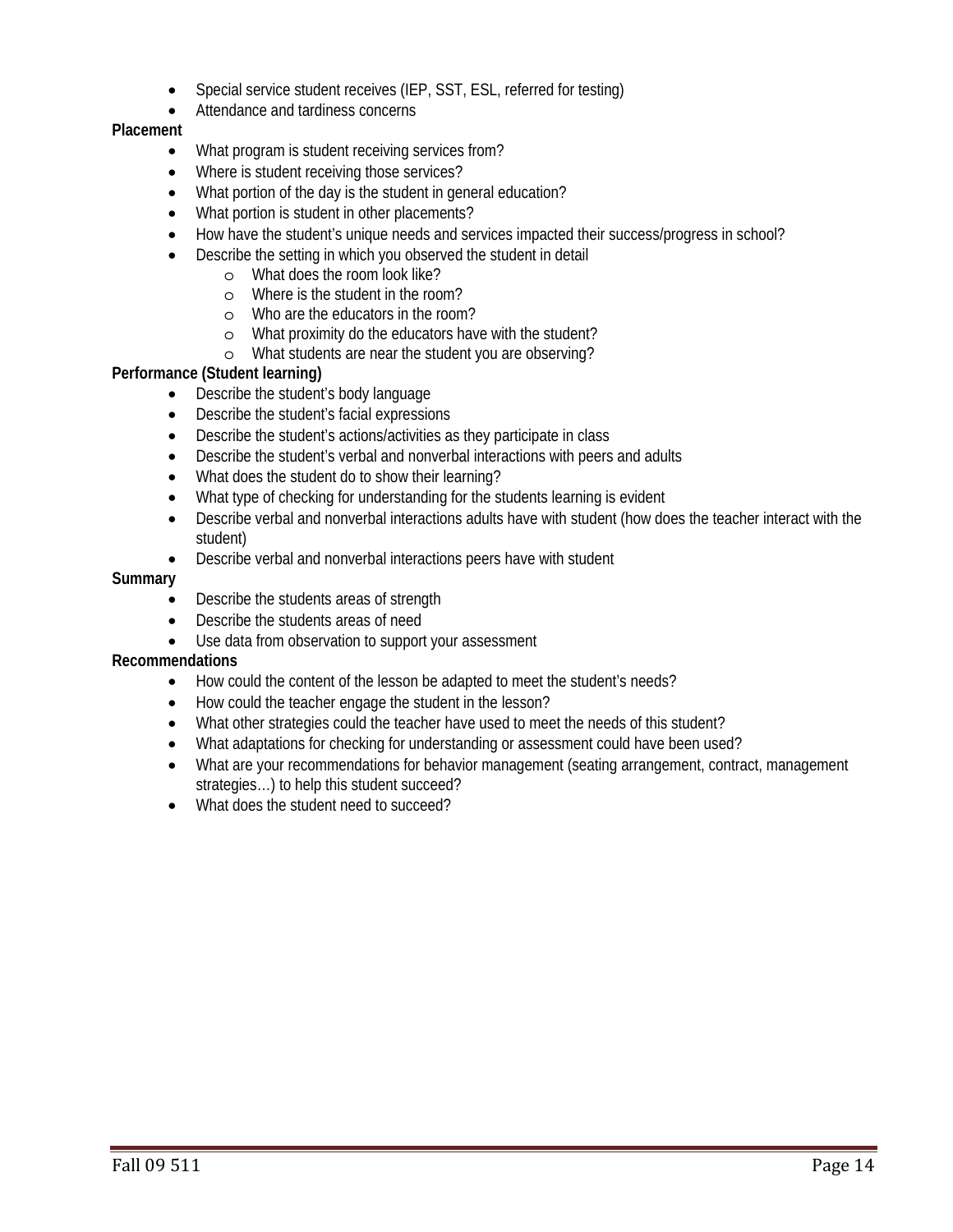| Rubric for Observation: Child in classroom<br>20 Points |                                                                                    |                                                                                                        |                                                                                |               |
|---------------------------------------------------------|------------------------------------------------------------------------------------|--------------------------------------------------------------------------------------------------------|--------------------------------------------------------------------------------|---------------|
| <b>Elements</b>                                         | <b>Beginning to Meet</b><br><b>Expectations</b><br>1 points                        | <b>Approaching Expectations</b><br>2 point                                                             | <b>Meets Expectations</b><br>4 points                                          | <b>Points</b> |
| <b>Background Information</b>                           | Minimum information to<br>the children observed                                    | Some details about the<br>children observed                                                            | Complete information to<br>demonstrate understanding<br>of the child           |               |
| Placement                                               | Identifies programs the<br>student is placed in.                                   | Information about the<br>students placement is vague                                                   | Clearly defines the students<br>day and the programs they<br>participate in    |               |
| Performance (student<br>learning)                       | Vague understanding of<br>the students learning that<br>is taking place            | Some understanding of the<br>students learning and<br>interactions in the classroom                    | Details explain the learning<br>by the student with peers<br>and teacher       |               |
| Summary                                                 | No evidence to show<br>understanding of the<br>child's strength and<br>challenges. | Assessment of the strengths<br>and challenges is not based<br>on evidence                              | Supporting evidence to<br>show the strengths and<br>challenges of the student. |               |
| <b>Recommendations</b>                                  | Recommendations to<br>improve student<br>understanding are not<br>clear.           | There are a few<br>recommendations to show<br>the child could have used<br>some additional assistance. | Recommendations clearly<br>define the understanding of<br>the child's needs.   |               |
| <b>Total Points</b>                                     |                                                                                    |                                                                                                        |                                                                                |               |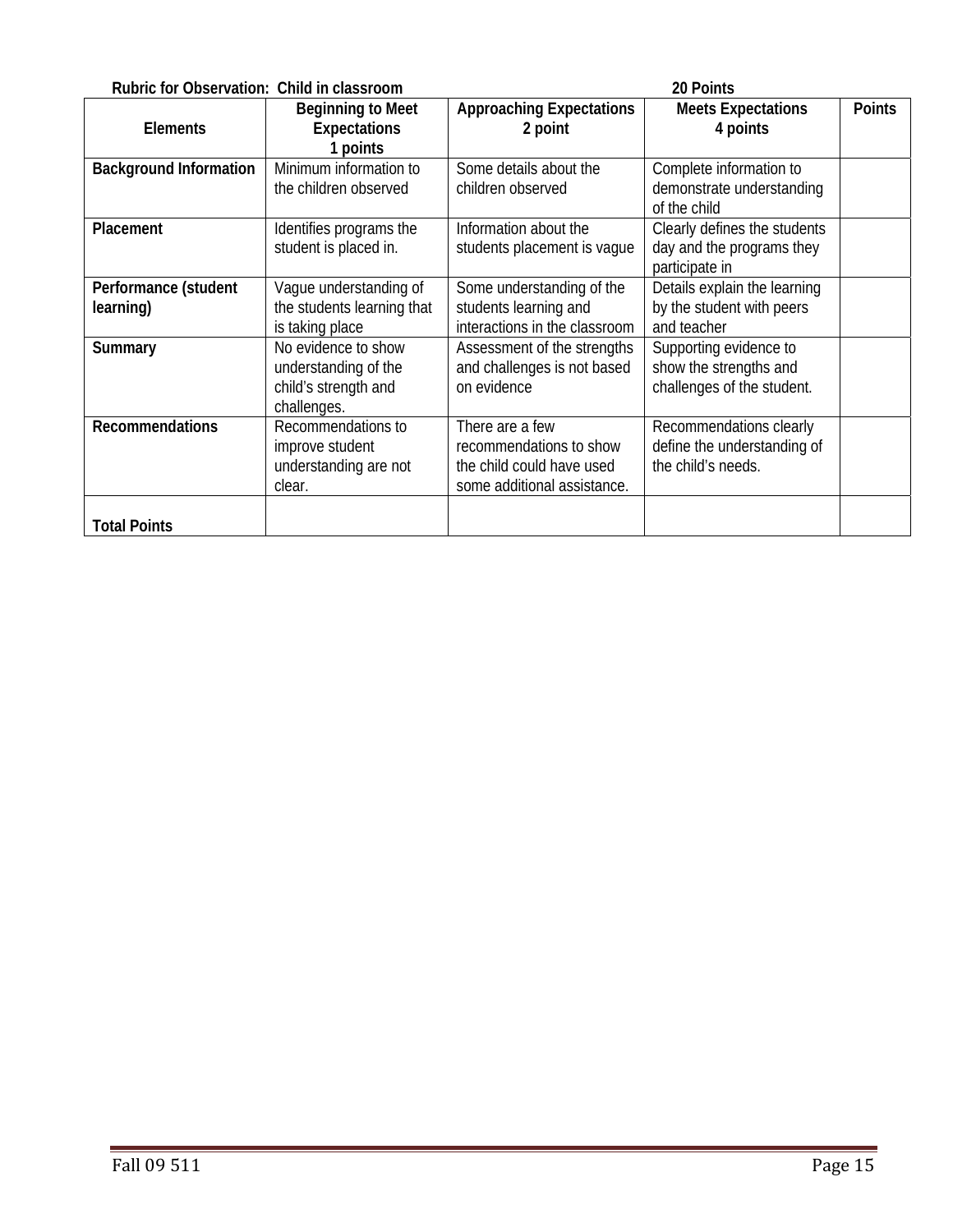#### **Positive learning environment** 20 points 20 points

Learner Objectives: Teacher candidates will be able to design a positive learning environment for students with diverse needs

**Assessment:** Three or four teacher candidates will write a **4 page** group paper on a positive learning environment that addresses all students' needs for a specific grade level. Teacher candidates will describe the classroom climate, expectations for students, and classroom procedures. Each candidate will write a two page reflection sheet regarding how they see themselves implementing the environment their group has created in relationship to the **pre planning activities.** One person in each group will be responsible for posting the group paper and every student will post their reflection on WebCT.

| <b>Resources</b> | Title and necessary information:                                                                                                                           |  |  |  |
|------------------|------------------------------------------------------------------------------------------------------------------------------------------------------------|--|--|--|
| <b>Textbooks</b> | Grant, Carl. A. & Gillette, Maureen. (2005). Learning to Teach Everybody's<br>Children: Equity, Empowerment and Education that is Multicultural. Thomson & |  |  |  |
|                  | Wadsworth. Chapter 3<br>Villa, Richard, & Thousand, Jacquelyn. (1995). Creating and inclusive school. Alexandria, VA: ASCD.<br>Chapters 3 & 5              |  |  |  |
| Internet Site(s) | Visit a website                                                                                                                                            |  |  |  |

#### **Prerequisite skills:**

- Teacher candidates are able to identify and discuss their beliefs about teaching and learning as related to student behavior.
- Teacher candidates are able to identify strategies to meet the needs of
	- o Students learning English
	- o Student that are accelerated learners
	- o Students that need special education support under IDEA and/or ADA

#### **Task Guidelines**

1. Complete the 3 following **pre planning activities** to prepare your group for writing your discipline plan and to write your reflection:

- \* Read 3 or more discipline theories regarding positive classroom climate, how to maintain rapport with students and families, encourage students to take responsibility of their own learning and work responsibly with others, clear expectations for academic and social behavior, and routines and procedures to be established and maintained from texts or websites.
- One hour and a half of observation of a classroom of the grade level your group has selected. Focus on the teachers strategies to maintain a positive learning environment.
- Interview the teacher you observe about their educational beliefs in developing a positive learning environment.
- Identify grade level/types of students (EL, GATE, Special education and, regular) and develop a discipline plan

that has consequence and rewards that are suitable for that grade level and the student need.

#### Group paper guidelines

- 1. What ways you can establish and maintain a positive climate for learning.
- 2. What do you do to establish and maintain rapport with all students and their families?
- 3. How do you encourage students to take responsibility for their own learning and work responsibly with others and independently?
- 4. How do you establish clear expectations for academic and social behavior and respond to behavior that does not meet those expectations?

5. What are the classroom routines and procedures that you use, including how you establish and maintain them? **Individual written reflection guidelines 5 points** 

Write a **TWO** page reflection connecting the classroom observation, teacher interview, classroom management video, and web sites with the groups' development of a positive learning environment. Provide reasoning for why or why not your beliefs mirror the beliefs of the positive learning environment. This reflection will allow you to develop what you feel would be a good learning environment at this time in your development of becoming a teacher.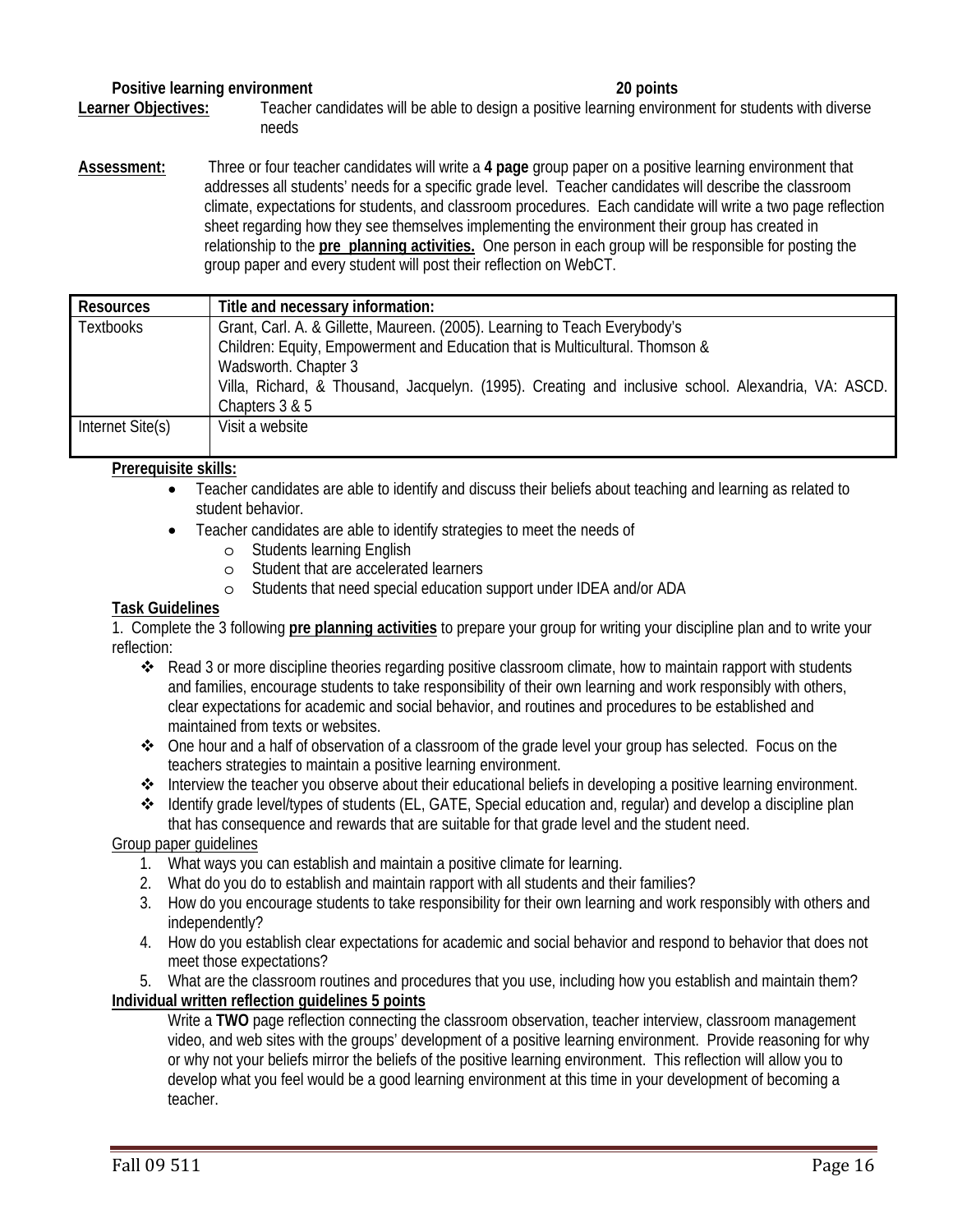# Fall 09 511 Page 17

|                                                 | and behavior.                |                                 |                                         |        |  |
|-------------------------------------------------|------------------------------|---------------------------------|-----------------------------------------|--------|--|
| Encourage students to                           | Little evidence of how       | Has some evidence that          | Clearly outlines how students are able  |        |  |
| take responsibility for                         | students are going to        | the student is responsible      | to learn how to be responsible.         |        |  |
| own learning and work                           | take responsibility for      | for their learning and          | Evidence of strategies to teach         |        |  |
| with others &                                   | their learning. Strategies   | working with others. A few      | students how to work independent and    |        |  |
| independently.                                  | are not clear.               | strategies are explained.       | with others.                            |        |  |
| <b>Establishment of clear</b>                   | Few expectations to          | Some expectations but not       | Expectations are clearly established &  |        |  |
| expectations for                                | maintain a positive          | clear understood by             | how they are understood by students.    |        |  |
| academics and                                   | learning environment.        | students. Consequences          | Clear evidence of consequences that     |        |  |
| behavior & respond to                           | Consequences are not         | are not always appropriate      | are directly related to non compliance  |        |  |
| those that do not meet                          | appropriate.                 | for actions of academic and     | to expectations.                        |        |  |
| these expectations.                             |                              | behavior.                       |                                         |        |  |
| <b>Routines and</b>                             | Not sufficient amount of     | Few routines & procedures       | Evidence of sufficient and clearly      |        |  |
| procedures established                          | routines to create a         | are identified that are         | defined routines and procedures that    |        |  |
| and maintained.                                 | positive learning            | closely related to the grade    | are appropriate for this grade. Clearly |        |  |
|                                                 | environment. Few             | level. Some strategies for      | established strategies to maintain      |        |  |
|                                                 | strategies for maintaining   | maintaining on a regular        | routines and procedures.                |        |  |
|                                                 | on a regular basis.          | basis.                          |                                         |        |  |
| <b>Total Points</b>                             |                              |                                 | <b>Total Points</b>                     |        |  |
|                                                 |                              |                                 |                                         |        |  |
|                                                 |                              |                                 |                                         |        |  |
| <b>Reflection</b>                               |                              |                                 | 5 points                                |        |  |
| Element                                         | Beginning to meet 1-4        | Approaching 5-7                 | <b>Meets Expectation 8-10</b>           | points |  |
| <b>Reflection of</b>                            | Is loosely connecting phases | Provides statements of all      | Clearly states current beliefs          |        |  |
| of the assignment with some<br>management paper |                              | beliefs without connection to   | reflecting on the classroom             |        |  |
| of the parts of the                             |                              | all portions of the assignment. | observation, video, interview of        |        |  |
|                                                 | assignment. Does not show    | Has some reflection with some   | the teacher, group                      |        |  |
|                                                 | reflective writing with      | evidence.                       | management plan, and any                |        |  |
|                                                 | evidence.                    |                                 | additional information                  |        |  |
|                                                 |                              |                                 | gathered. Reflection provides           |        |  |
|                                                 |                              |                                 | evidence with sound                     |        |  |

**Approaching Expectations 3 points** 

connections to what has been learned about positive learning

environment from research and other resources. Explains some strategies that would maintain the learning climate.

outside information. There is some connection with academics and behavior.

**Establishing a positive** Does not use outside Some evidence of Evidence of a clear positive learning<br>
connections to what has<br>
environment has been explained in

**Rapport with students** Plan has little use of Plan has some use of Plan is well organized and based on and families

**Meets Expectations 4 points** 

environment has been explained in detail based on knowledge and understanding from research and other resources. Clearly shows strategies how this climate will be able

research and other resources. There is a direct connect with academics and behavior and how to encourage positive learning for all children.

to be maintained.

**Pts** 

#### **Positive learning Environment** 20 points **20 points**

**Elements** 

Plan has little use of

**and families** outside information. Does not relate to helping students to connect with academics

climate.

**Beginning to Meet Expectations 1-2 points** 

resources to develop a positive learning environment. Little connection to strategies that would be necessary to maintain the learning

reasoning.

**Total**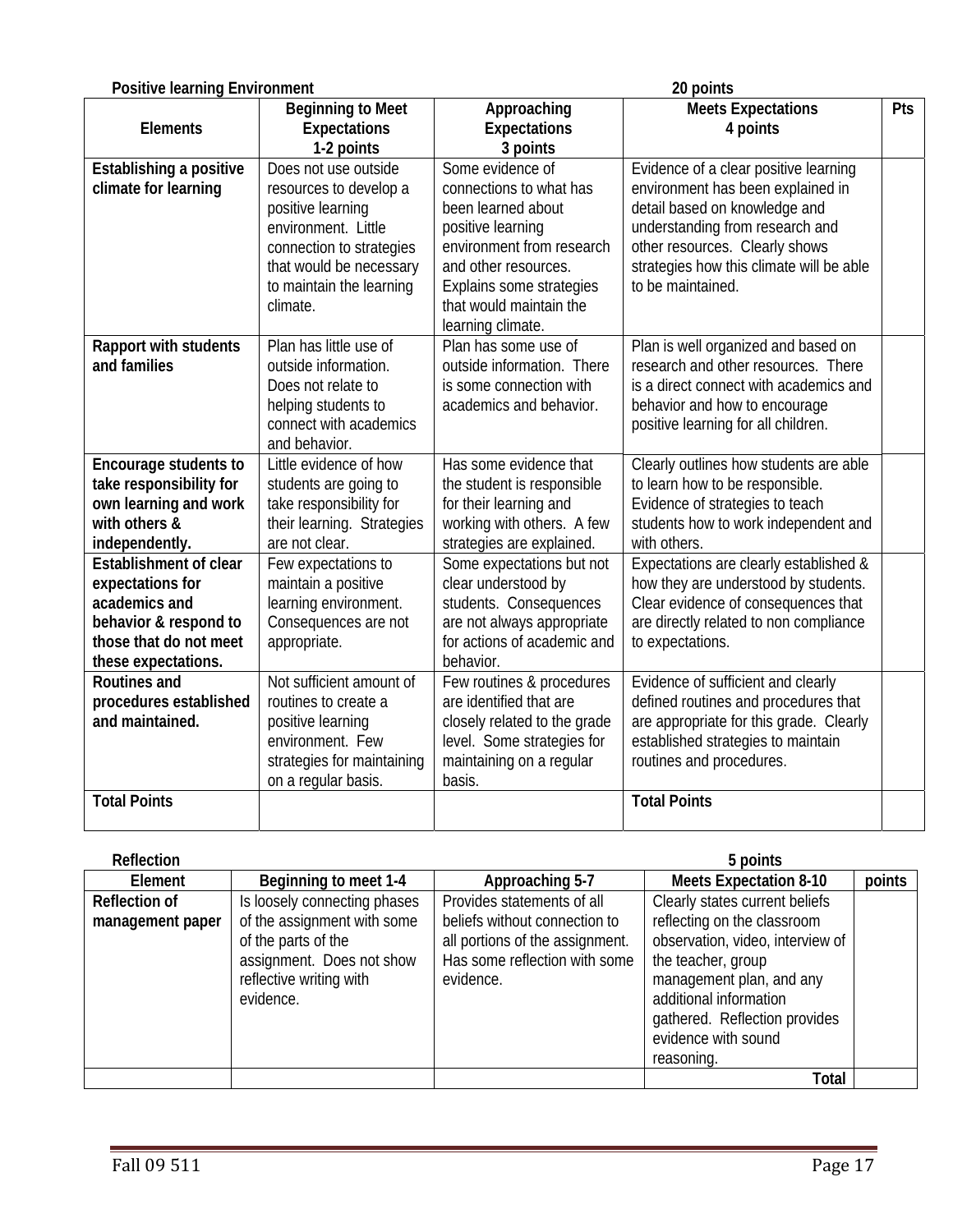#### **Positive learning environment video critique 10 points 10 points 10 points 10 points**

**Learner Objectives:** Teacher candidates will be able to watch a video on positive learning environment and critique the video with their group and submit an individual reflective response.

**Assessment**: Teacher candidates will participate in an **on-line viewing** of a video of four teachers with positive learning environments and will respond in an **on-line discussion board (5 points)** with their group for 6 days. Once you have completed the discussion with their group they will write a **two page reflection (5 points)** and submit to WebCT.

| sources                                                   | necessary<br>information<br>and<br>itle                                                |
|-----------------------------------------------------------|----------------------------------------------------------------------------------------|
| $\cdots$<br>environment<br>video<br>learning.<br>Positive | Video and<br>n Webu.<br>: learning environment<br>Positive<br>critique<br>video<br>-on |

#### **Task Guidelines**

- 1. Review the video on your own and respond to the **Positive learning environment video critique** questions provided on WebCT.
- 2. Use WebCT to complete your on-line discussion with your group that is preparing the Positive Learning Environment paper. You will be discussing your observations and determine the similarities and differences. (see rubric)
- 3. Write an individual reflection on what you have learned from the video and how to create a Positive Learning Environment. Show evidence of what you have observed from the teachers and how they have created a positive leaning environment in their class based on the questions your group answered in your group paper. Explain your own thoughts on how you will create a positive learning environment when you become a teacher.

#### **On-Line Discussion critiquing video with your group 5 points**

|                    |                               |                                 | -----                          |        |
|--------------------|-------------------------------|---------------------------------|--------------------------------|--------|
| Element            | Beginning to meet 1-2         | Approaching 3-4                 | <b>Meets Expectation 5</b>     | points |
| ON-Line chat video | Loosely connects the video    | Participates in the chat with   | Participates in the chat with  |        |
| critique           | with the group paper. Does    | some connection between the     | clear evidence showing the     |        |
|                    | not make contributions to the | video and contributions to the  | connection between the video   |        |
|                    | paper or a connection. (at    | group paper. Little evidence of | and contributions to the group |        |
|                    | least 1 contribution)         | explanation of thoughts. (at    | paper. Provides contributions  |        |
|                    |                               | least 2 contributions)          | that explain why and how they  |        |
|                    |                               |                                 | agree or disagree. (at least 2 |        |
|                    |                               |                                 | contributions)                 |        |
|                    |                               |                                 | <b>Total</b>                   |        |

| Reflection video critique                 |                                                                                                                                      | 5 points                                                                                                                                      |                                                                                                                                                                                                    |        |  |
|-------------------------------------------|--------------------------------------------------------------------------------------------------------------------------------------|-----------------------------------------------------------------------------------------------------------------------------------------------|----------------------------------------------------------------------------------------------------------------------------------------------------------------------------------------------------|--------|--|
| Element                                   | Beginning to meet 1-2                                                                                                                | Approaching 3-4                                                                                                                               | <b>Meets Expectation 5</b>                                                                                                                                                                         | points |  |
| <b>Reflection paper</b><br>video critique | Little evidence of learning<br>from the video and on-line<br>chat. Few details are given<br>of how their own classroom<br>will look. | Some evidence of what is<br>learned through the video and<br>on-line chat. Some details are<br>given on how to create their<br>own classroom. | Reflection show clear<br>evidence of what has been<br>learned through the video and<br>on-line chat. Explains in detail<br>how they will use this<br>information to create their own<br>classroom. |        |  |
|                                           |                                                                                                                                      |                                                                                                                                               | Total                                                                                                                                                                                              |        |  |